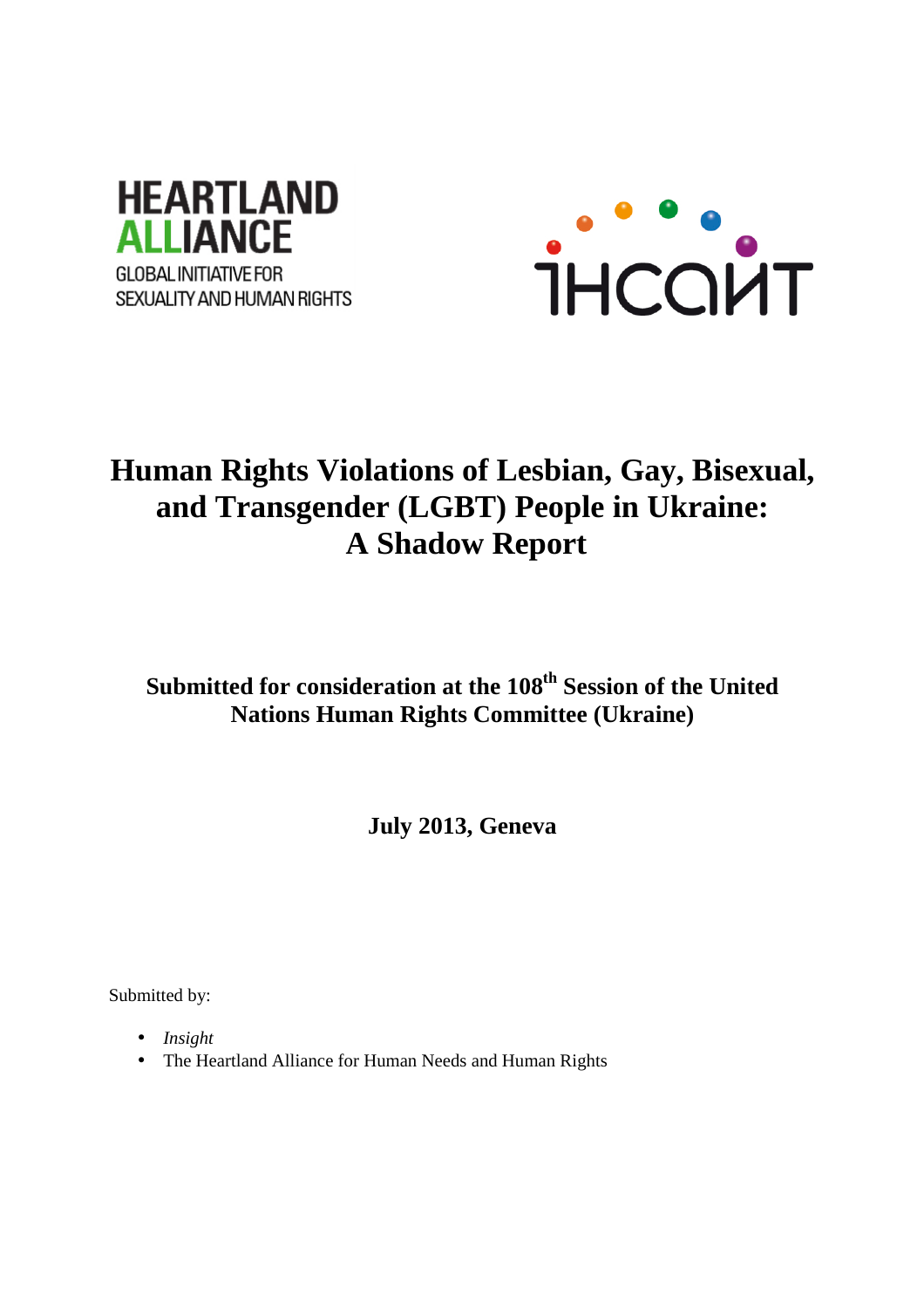# **Table of Contents**

| A. Article 2(1) (Nondiscrimination) and                                                                                                         |
|-------------------------------------------------------------------------------------------------------------------------------------------------|
| B. Article 6 (Right to Life) and<br>Article 7 (Freedom from Cruel, Inhuman, or Degrading Treatment)  13                                         |
| C. Article 9 (Right to Liberty and Freedom from Arbitrary Detention) and<br>Article 10 (Treatment of Individuals Deprived of their Liberty)  17 |
| D. Article 19 (Freedom of Expression), Article 21 (Freedom of Assembly), and                                                                    |
|                                                                                                                                                 |
|                                                                                                                                                 |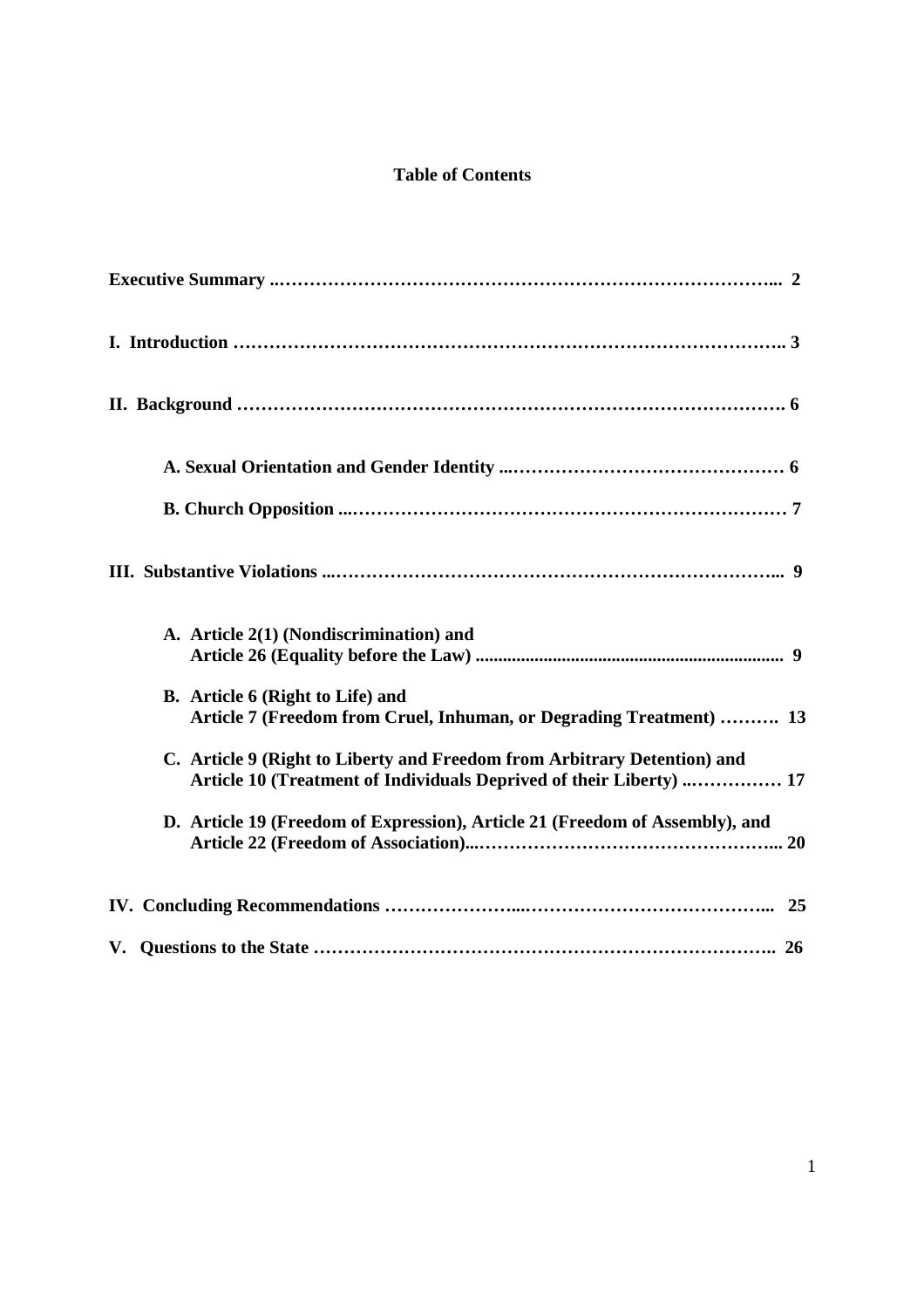#### **Executive Summary**

This report is a joint submission by Insight and Heartland Alliance for Human Needs & Human Rights (Heartland Alliance) to the United Nations (UN) Human Rights Committee ("HRC" or "the Committee") on the occasion of its consideration of the State of Ukraine's implementation of the *International Covenant on Civil and Political Rights* ("the Covenant" or "the ICCPR") in Geneva, Switzerland on July  $8<sup>th</sup>$  though 26<sup>th</sup> 2013.

The purpose of this report is to highlight the widespread and systematic human rights violations against sexual minorities in Ukraine. In particular, the report draws the attention of the Committee to the following breaches of the ICCPR:

- o The State of Ukraine is set to pass discriminatory laws that severely curtail individuals from exercising the ICCPR rights to expression, assembly, and association on the grounds of sexual orientation or gender identity.
- o The State of Ukraine has systematically failed to protect freedom of speech, association, and expression of LGBT advocates and human rights defenders.
- o The State of Ukraine has failed to implement any public policies or legislation that would rectify the extreme public stigma against LGBT individuals in Ukrainian society, or to counter the homophobic speech and misinformation spread by anti-gay political and social movements.
- o LGBT persons suffer from high levels of cruel, inhuman, and degrading treatment, including a constant threat of violence, from both State and non-State actors.
- o There is systematic and widespread misconduct against LGBT persons by law enforcement officials, including arbitrary detention, blackmails and threats, cruel, inhuman and degrading treatment, and dangerous conditions in detention facilities.
- o The State of Ukraine fails to adequately prevent, investigate, or prosecute violence against sexual minorities.
- o The State of Ukraine fails to protect transgender individuals from forced sterilization in order to recognize their new legal gender.

The violations referred to above are each exacerbated by the absence of systematic reporting or recording. The failure to provide concrete, disaggregated statistics in regards to violence and discrimination against LGBT individuals permits Ukrainian authorities to ignore, and often misrepresent, homophobic abuse.

The extent, breadth, and severity of the State of Ukraine's human rights violations amount to a clear breach of the terms of the Covenant.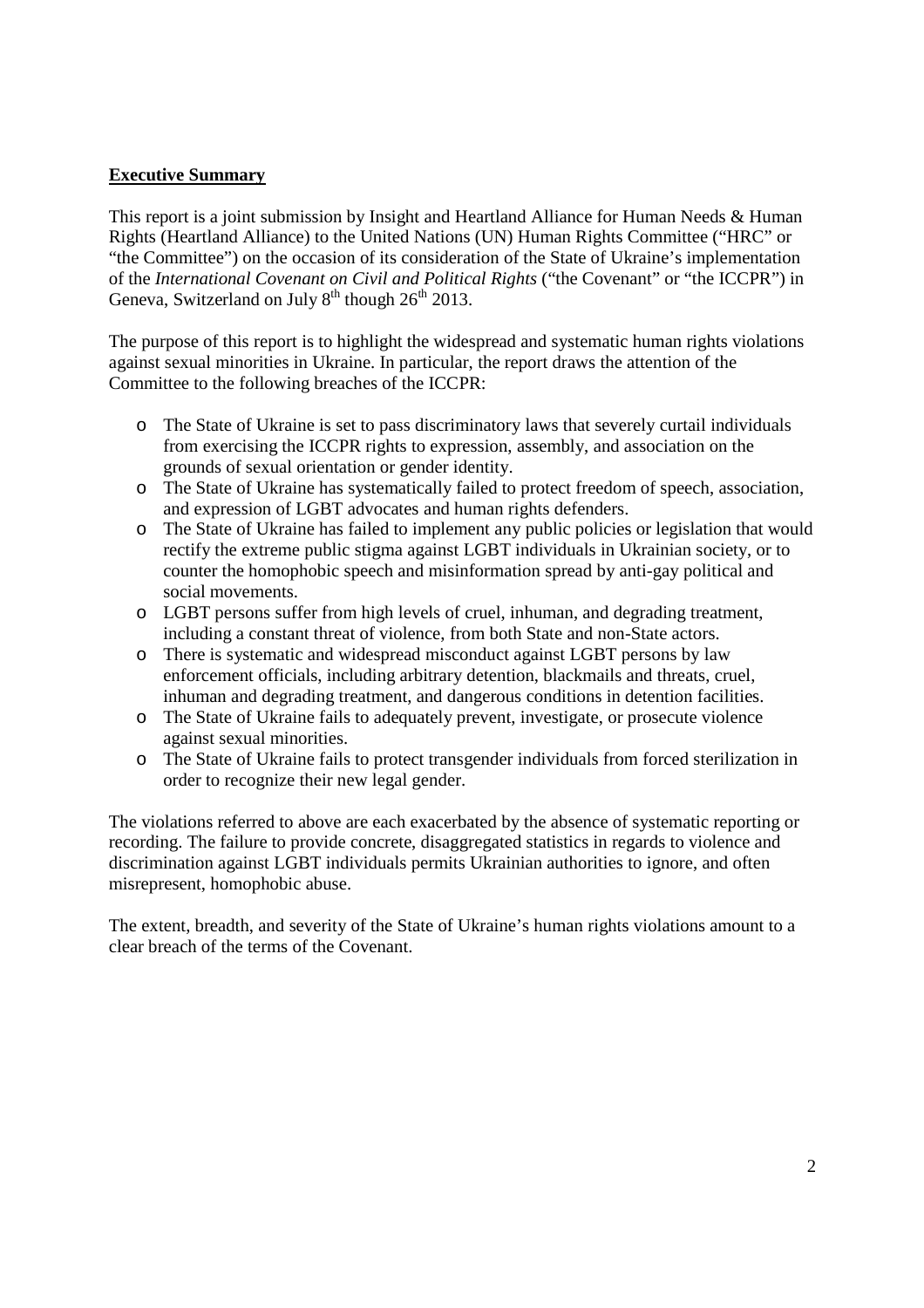# **I. Introduction**

-

This shadow report on the human rights situation of Lesbian, Gay, Bisexual, & Transgender (LGBT) people in Ukraine was written and submitted through the collaborative efforts of Insight and Heartland Alliance's Global Initiative for Sexuality and Human Rights.<sup>1</sup>

Six of the eight principal human rights treaty bodies<sup>2</sup> as well as various independent experts working within the Special Procedures<sup>3</sup> have consistently applied international human rights standards to address a myriad of human rights violations that occur on the basis of sexual orientation and gender identity, and have asserted that States must implement protections to combat abuses against LGBT individuals.<sup>4</sup> Significantly, the Human Rights Council adopted Resolution 17/19, *Human rights, sexual orientation, and gender identity* in June of 2011, expressing grave concern about the acts of violence and discrimination against individuals because of their sexual orientation or gender identity, and commissioning a study on the issue from the High Commissioner for Human Rights (OHCHR).<sup>5</sup> Relying on human rights norms and legal instruments, the OHCHR found that the core obligations of States with respect to protecting the human rights of LGBT persons are to: (1) Protect individuals from homophobic and transphobic violence; (2) Prevent torture and cruel, inhuman and degrading treatment; (3) Repeal laws criminalizing homosexuality; (4) Prohibit discrimination based on sexual orientation and gender identity; and (5) Safeguard freedom of expression, association and peaceful assembly for all LGBT people.<sup>6</sup>

Ukraine became a party to the International Covenant on Civil and Political Rights on March 20<sup>th</sup>, 1968.<sup>7</sup> The state is therefore obligated to respect and enforce the rights guaranteed by the ICCPR for all persons within its jurisdiction. This requirement is both negative and positive in

<sup>&</sup>lt;sup>1</sup> This report was authored by Melanie Todman J.D., Legal Fellow at Heartland Alliance, with significant contributions from Stefan Vogler, intern at Heartland Alliance, Olena Shevchenko, Director of Insight and Oksana Pokalchuk, Legal Director of Insight, under the direction of Stefano Fabeni, Managing Director of The Global Initiative for Sexuality and Human Rights at Heartland Alliance.

<sup>&</sup>lt;sup>2</sup> Treaty bodies include: the Human Rights Committee; the Committee on Economic, Social, and Cultural Rights; the Committee on Elimination of Discrimination Against Women; the Committee on Elimination of Racial Discrimination; the Committee on Children's Rights; and the Committee Against Torture.

<sup>&</sup>lt;sup>3</sup> Special Procedures experts include but are not limited to: Special Rapporteur on Torture and other Cruel, Inhuman, or Degrading Treatment or Punishment; Special Rapporteur on Extrajudicial, Summary, or Arbitrary Executions; Special Rapporteur on Violence Against Women, its Causes, and its Consequences; Working Group on Arbitrary Detention.

<sup>4</sup> *See generally,* International Commission of Jurists, *Sexual Orientation and Gender Identity in Human Rights Law, References to Jurisprudence and Doctrine of the United Nations Human Rights System* (April 2010), *available at*  http://www.asiapacificforum.net/support/issues/acj/references/sexual-

orientation/downloads/Jurisprudence\_and\_Doctrine\_of\_UN\_Human\_Rights\_System.pdf (comprehensive list of human rights bodies and experts applying human rights law to sexual orientation and gender identity). 5 *See* G.A. Res. 17/19, UN Doc. A/HRC/17/L.9/Rev.1, (June 25, 2011), *available at*

http://ap.ohchr.org/documents/dpage\_e.aspx?si=A/HRC/RES/17/19.

<sup>6</sup> *See* UN Human Rights Council, *Report of the UN High Commissioner for Human rights on Discriminatory laws and practices and acts of violence against individuals based on their sexual orientation or gender identity, delivered to the General Assembly,* UN Doc. UN A/HRC/19/41, (Dec. 15 2011) at ¶¶ 8-19, *available at* http://www.ohchr.org/EN/Issues/Discrimination/Pages/LGBTUNReports.aspx.

<sup>7</sup> *See* OHCHR, Status of Ratifications: International Covenant on Civil and Political Rights, *available at*, http://www2.ohchr.org/english/law/ccpr-ratify.htm (last visited 15 April 2013).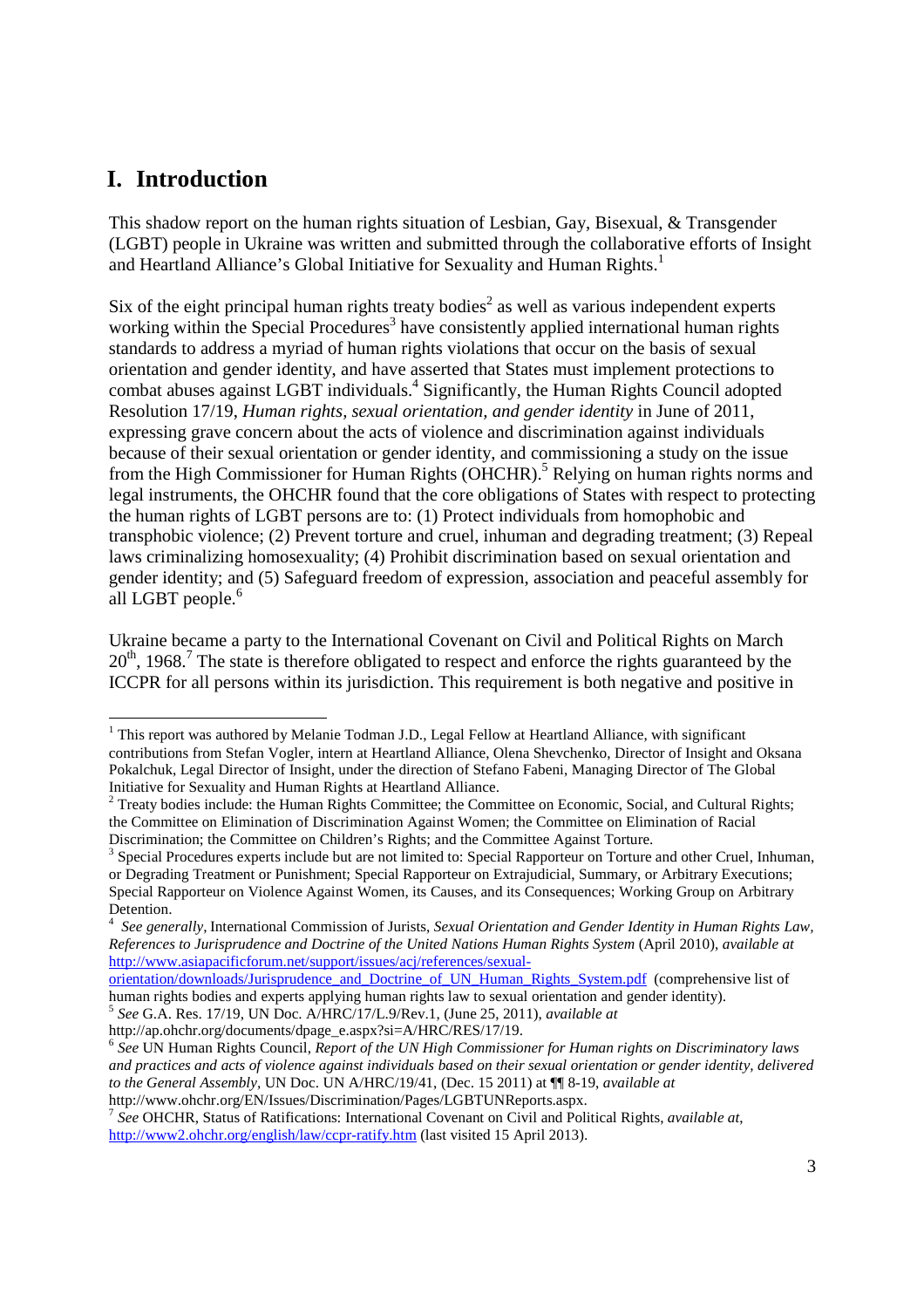nature, and includes the duty to adopt legislative, judicial, administrative, educative, and other appropriate measures that are necessary to fulfill the ICCPR's legal obligations.<sup>8</sup> In applying the ICCPR, the HRC has referred explicitly to sexual orientation in its Concluding Observations on various occasions.<sup>9</sup> Ukraine has not addressed the human rights status of sexual minorities in past country reports submitted to the HRC under Article 40 of the ICCPR. However, in the course of the first cycle of Ukraine's Universal Periodic Review ("UPR") in 2008, members of the Human Rights Council Working Group on Human Rights questioned Ukraine regarding its treatment of sexual minorities, and recommended that the government apply the *Yogyakarta Principles* when formulating public policies and provide human rights trainings that focus persons of minority sexual orientation or gender identity to state authorities and law enforcement officials.<sup>10</sup> During the course of the second cycle of Ukraine's UPR in 2012, the Working Group expressed deep concern regarding the introduction of 'homosexual propaganda"<sup>11</sup> laws currently being advanced within the Ukrainian Parliament.<sup>12</sup> Several countries have made recommendations urging Ukraine to halt the adoption of these laws and expand antidiscrimination measures to protect sexual minorities.<sup>13</sup> Furthermore, the Special Rapporteur on

<sup>11</sup> Discussed *Infra* Section A.

<sup>8</sup> *See* U.N. Human Rights Comm., *General Comment No. 31*: *The Nature of the General Legal Obligation Imposed on States Parties to the Covenant* [80], UN Doc. CCPR/C/21Rev.1, (26 May 2004) at ¶¶ 6, 7, 10, 13, *available at* http://www2.ohchr.org/english/bodies/hrc/comments.htm.

<sup>9</sup> *See*, *e.g.*, *Concluding Observations of the Human Rights Comm.: Barbados*, UN Doc. CCPR/C/BRB/CO/3, (11 May 2007) (requesting repeal of criminalization of same-sex consensual relations); *See also Concluding Observations of the Human RC: El Salvado*r, UN Doc. CCPR/CO/78/SLV, (22 Aug. 2003) (requesting effective protection for sexual minorities).

<sup>10</sup> *See UN Human Rights Council, Report of the Working Group on the Universal Periodic Review: Ukraine, ¶ 58,*  UN Doc. A/HRC/8/45*,* (3 June 2008) *available at* http://daccess-dds-

ny.un.org/doc/UNDOC/GEN/G08/140/79/PDF/G0814079.pdf?OpenElement.

<sup>12</sup> *See, UN Human Rights Council, Report of the Working Group on the Universal Periodic Review: Ukraine, UN Doc. A/HRC/8/45, ¶* 97, (20 Dec. 2012) *available at* http://daccess-dds-

ny.un.org/doc/UNDOC/GEN/G12/189/10/PDF/G1218910.pdf?OpenElement.

<sup>&</sup>lt;sup>13</sup> The list of the Working Group's Recommendations to the Ukraine are as follows: Reject any proposed legislation that would restrict freedom of expression relating to sexual orientation (Slovenia) (Norway); Withdraw its draft legislation criminalising the promotion of homosexuality, and refrain from adopting any other legislation that restricts freedom of expression (Australia); Ensure that legislation, including the proposed Bill 8711, is fully compliant with Ukraine's international commitments, including under the European Convention for Human Rights (United Kingdom of Great Britain and Northern Ireland); Enact legislation that explicitly protects LGBT persons from discrimination and that laws that contain discriminatory provisions against LGBT persons are amended (Ireland); Adopt a comprehensive anti-discrimination law that addresses the worrying trend of incidents based on gender, sexual orientation, racial and ethnic discrimination (Portugal); Remove from the legislation discriminatory provisions based on race, sex or sexual orientation, and adopt comprehensive anti-discrimination legislation (Canada); Step up the efforts to fight against discrimination by refraining from contradictory legislation and by amending the anti-discrimination legislation to include explicit references to sexual orientation and gender identity as possible grounds of discrimination (Finland); Continue its effort to combat discrimination and promote equality in accordance with international treaties establishing guarantees of fundamental human rights and freedoms and equality in the enjoyment of such rights, without privileges or restrictions based on race, colour, political, religious or other belief, gender, sexual orientation, ethnic or social origin, property status, place of residence, language or other grounds (Brazil); Respect its international commitments on fundamental rights related to non-discrimination, prevent the adoption of a law prohibiting freedom of expression with regards to homosexuality and raise awareness of civil society on combating all forms of discrimination, including discrimination based on sexual orientation and gender identity (France); Take an active stance to stop any actions or laws that constitute an infringement of the rights of LGBT persons (Sweden); Implement the recommendation issued in 2010 by the Committee of Ministers of the Council of Europe on measures to combat discrimination based on sexual orientation or gender identity (Switzerland); Adopt legislative and other measures to correct and prevent discrimination based on sexual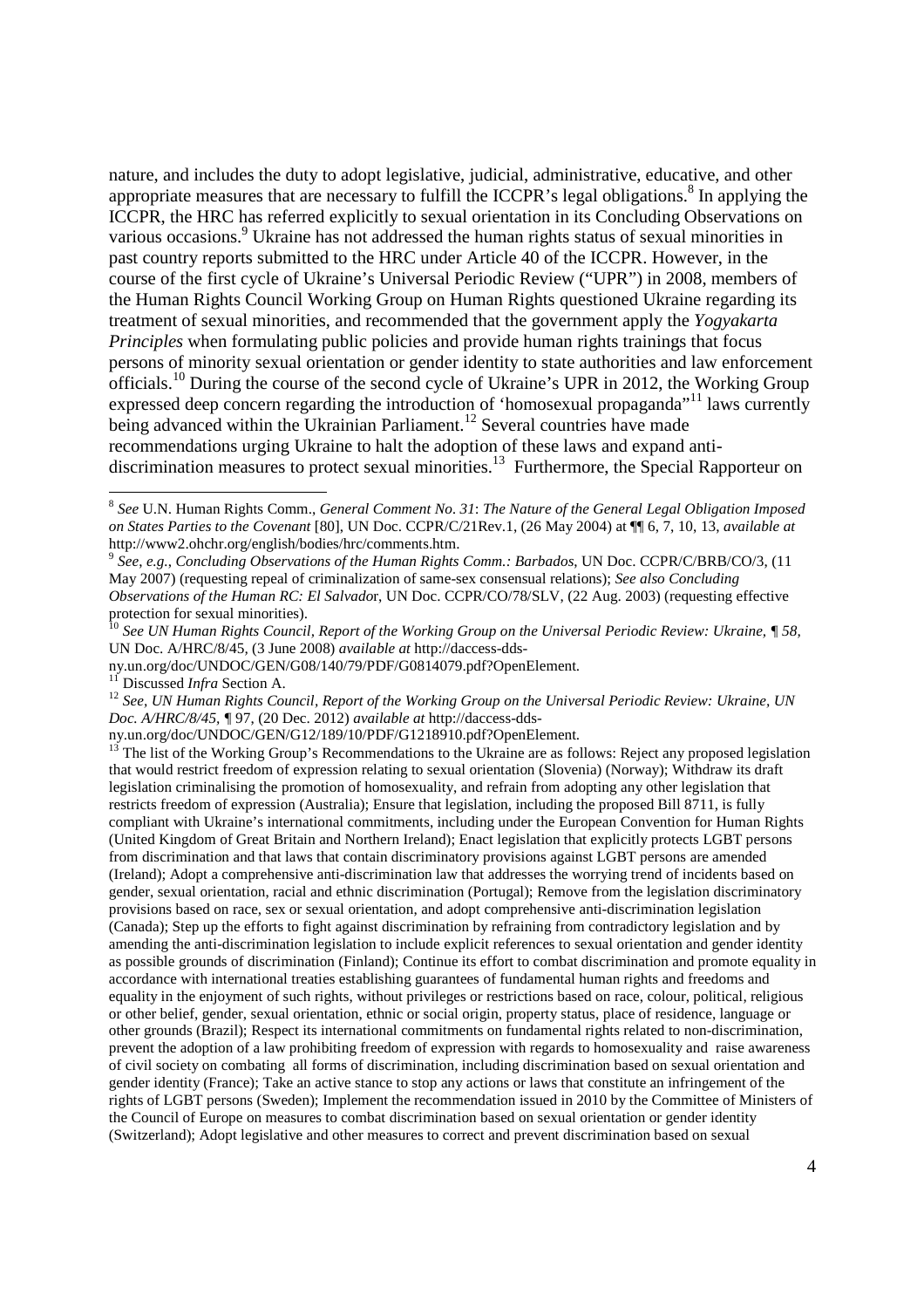the promotion and protection of the right to freedom of opinion and expression, $14$  the Special Rapporteur on the situation of human rights defenders,<sup>15</sup> and the Special Rapporteur on rights to freedom of assembly and of association<sup>16</sup> have all expressed deep concern regarding the human rights violations perpetrated against sexual minorities in the Ukraine.

In spite of Ukraine's obligations under the ICCPR, and its stated commitment to protect the "freedom of all persons and their equality in terms of dignity and rights"<sup>17</sup> as required by its Constitution, the Ukrainian government has rejected the UPR recommendations to withdraw pending "homosexual propaganda" legislation that discriminates against sexual minorities, and continues to fail in preventing numerous rights violations that have been perpetrated against LGBT individuals by both state and private actors.

-

<sup>15</sup> *See Report of the Special Rapporteur on the situation of human rights defenders,* U.N. Doc. No. A/HRC/19/55/Add.2 (23 Feb. 2012) at ¶¶ 377-378, *available at*

http://www.ohchr.org/documents/HRBodies/HRCouncil/RegularSession/Session23/A.HRC.23.39\_EN.pdf <sup>17</sup> *See Consideration of reports submitted by States parties under article 40 of the Covenant: Ukraine*, UN Doc.

CCPR/C/UKR/7 at ¶ 6, *available at* http://www.bayefsky.com/reports/ukraine\_ccpr\_c\_ukr\_7.pdf.

orientation, and to ensure full respect for freedom of expression and association of LGBT persons (Uruguay); Increase efforts to improve the effective protection of LGBT persons, and abandon legislation work on draft law no. 8711 on so called 'propaganda of homosexuality' and refrain from other legislation infringing on the human rights and fundamental freedoms of LGBT persons (Germany).

<sup>&</sup>lt;sup>14</sup> See Report of the Special Rapporteur on the promotion and protection of the right to freedom of opinion and *expression*, U.N. Doc. No. A/HRC/17/27/Add.1 (27 May 2011) at ¶¶ 2238-2242, *available at* http://www.ohchr.org/EN/HRBodies/UPR/Pages/UASession14.aspx.

http://www.ohchr.org/Documents/HRBodies/HRCouncil/RegularSession/Session19/A.HRC.19.55.Add.2\_EFSonly. pdf.

<sup>16</sup> *See Report of the Special Rapporteur on rights to freedom of assembly and of association,* U.N. Doc. No. A/HRC/23/39/Add.2 (24 April. 2013) at ¶¶ 425-437, *available at*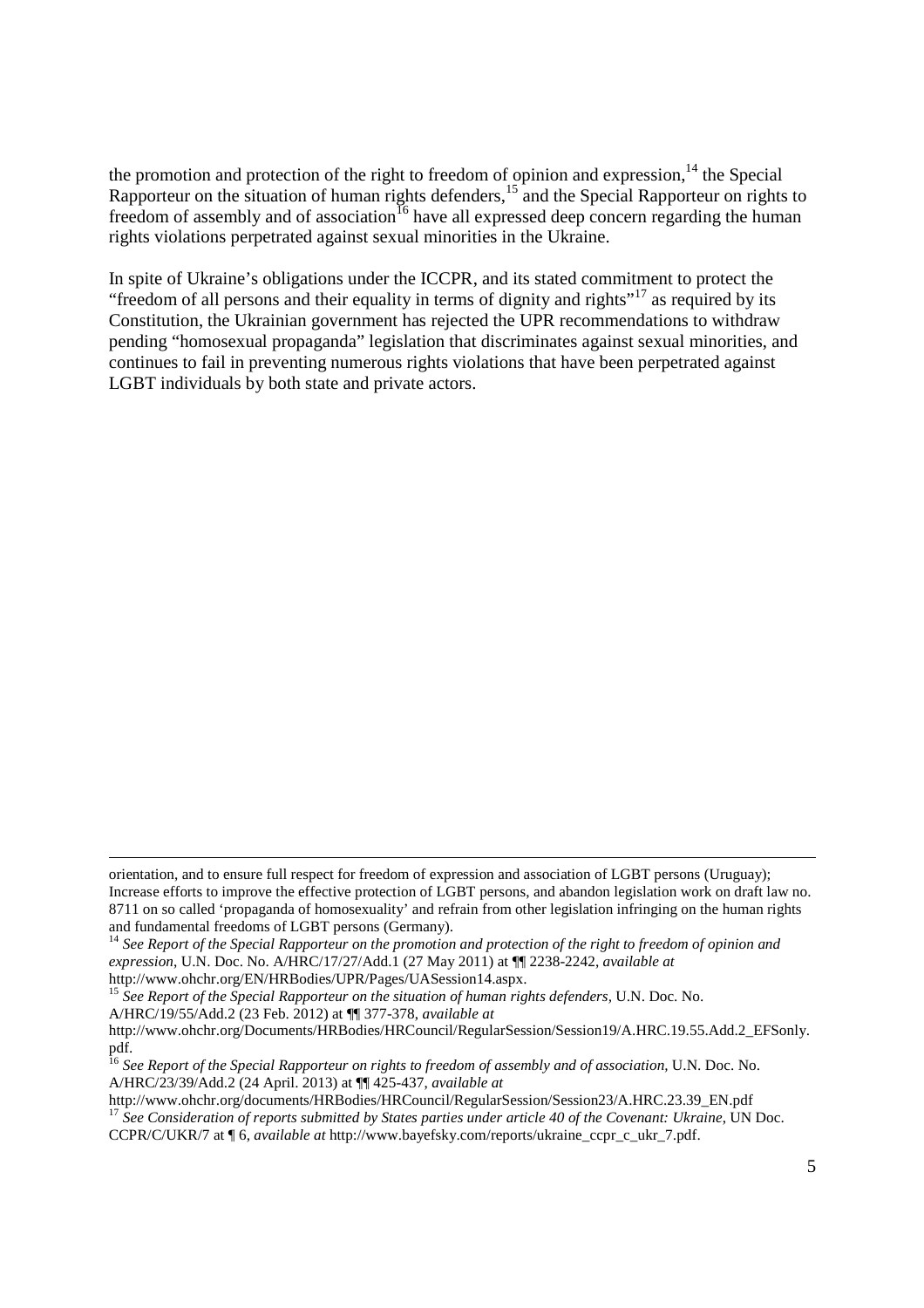# **II. Background**

## **A. Sexual Orientation and Gender Identity**

Sexual orientation refers to "each person's capacity for profound emotional, affectional and sexual attraction to, and intimate and sexual relations with, individuals of a different gender or the same gender or more than one gender."<sup>18</sup> This term includes lesbian, gay, bisexual, and heterosexual orientations.

A person's sexual orientation is distinct from a person's gender identity or gender expression. Gender identity refers to:

a person's innate, deeply felt psychological identification as male or female, which may or may not correspond to the person's body or designated sex at birth (meaning what sex was originally listed on a person's birth certificate).<sup>19</sup>

The external manifestation of a person's gender identity is called gender expression. Gender expression is typically associated with "masculinity," "femininity," or gender-variant behavior.<sup>20</sup>

Gender expression refers to all of the external characteristics and behaviors that are socially defined as either masculine or feminine, such as dress, grooming, mannerisms, speech patterns and social interactions. Social or cultural norms can vary widely and some characteristics that may be accepted as masculine, feminine or neutral in one culture may not be assessed similarly in another. $^{21}$ 

Transgender is a term for people whose gender identity and/or gender expression and their sex at birth do not match.<sup>22</sup> Transgender people generally seek to make their gender expression match their gender identity, rather than their sex at birth.<sup>23</sup> For instance, a person whose sex at birth is male, but who has an internal sense of being female, will have female gender expression and is considered a transgender woman. Altering one's birth sex is not a simple or short process, but rather a process that occurs over a long period of time knows as "transition."<sup>24</sup> Steps towards transitioning may include: name and sex change on legal documents, hormone therapy, and medical treatment including surgery.

<sup>18</sup> International Commission of Jurists, *Yogyakarta Principles - Principles on the application of international human rights law in relation to sexual orientation and gender identity*, (March 2007), *available at* http://www.yogyakartaprinciples.org/principles\_en.htm.

 $^{19}$  *Id.* 

<sup>&</sup>lt;sup>20</sup> The Gay & Lesbian Alliance against Defamation (GLAAD), *Media Reference Guide* at 8 (8<sup>th</sup> Edition, May 2010), *available at* http://www.glaad.org/reference.

<sup>&</sup>lt;sup>21</sup> Human Rights Campaign, Sexual Orientation and Gender Identity: Terminology and Definitions, available at http://www.hrc.org/resources/entry/sexual-orientation-and-gender-identity-terminology-and-definitions (last visited 1 Feb 2013).

<sup>22</sup> *See Id.*

<sup>23</sup> *See Id.*

<sup>24</sup> *See Id.*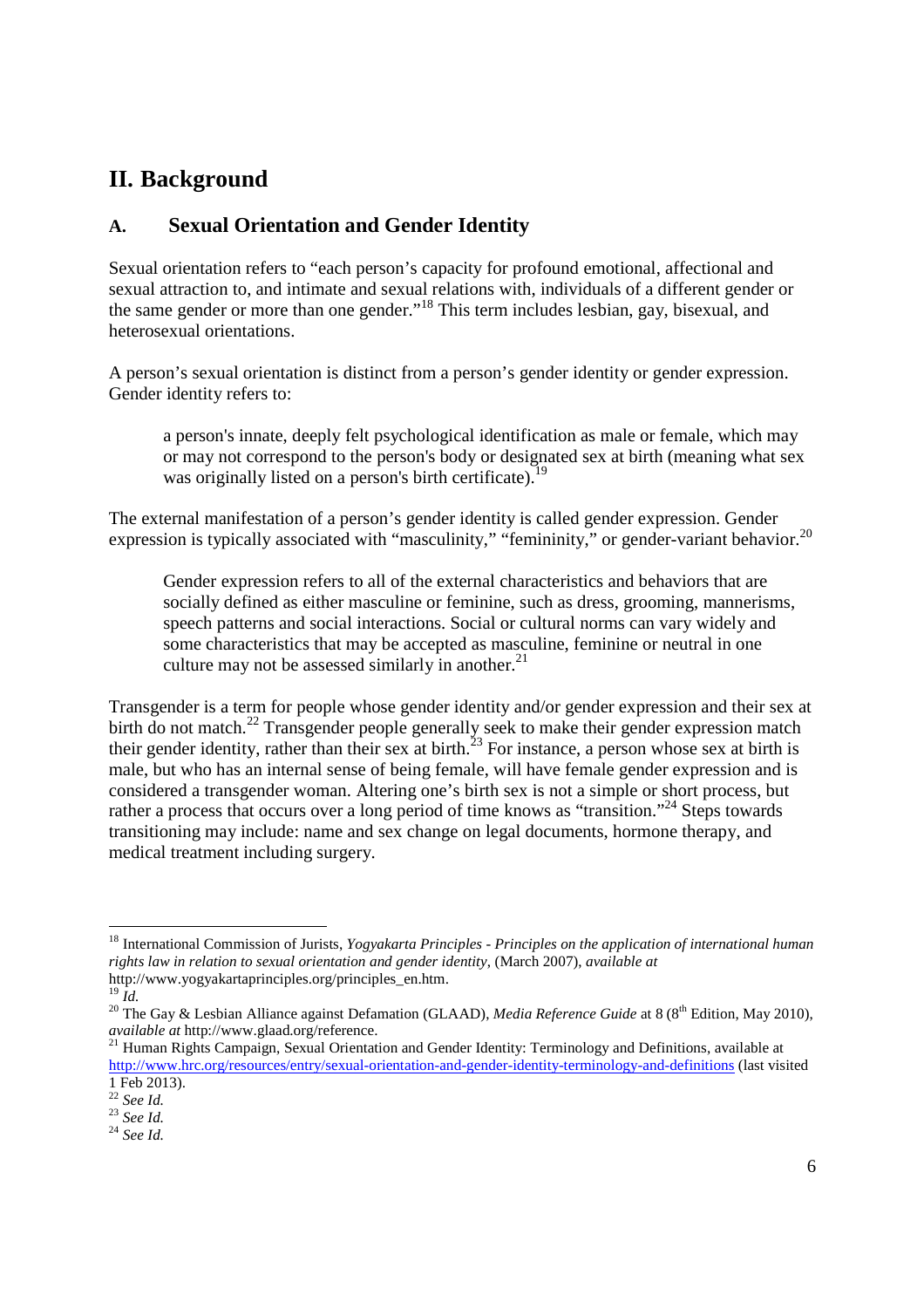### **B. Religious Opposition**

Christian religious groups, particularly Orthodox and Catholic churches, are a significant religious, political, and cultural force within Ukraine, and enjoy a high level of trust from citizens relative to other institutions in Ukrainian society.<sup>25</sup> The religious doctrines of Ukrainian churches view homosexuality as contrary to natural law, and thus a sin and a moral deviation. The Religious Information Service of Ukraine (RISU), an association of Orthodox and Catholic Churches in the Ukraine, has stated that "the society has no right to turn a blind eye at promotion of homosexualism by considering it a private matter of those inclined to this sin…we strongly object that homosexual lifestyle and behavior is regarded as normal…and that homosexualism is listed as a human right, that is promoted as a normal variant of sexual life."<sup>26</sup> Within broader society, those who identify as gay, engage in same-sex relations, or whose gender identity differs from their birth sex are believed to have a disorder<sup>27</sup> despite the Ministry of Health's statements to the contrary.<sup>28</sup> Though dissent from these official positions does exist, this deep-seated religious and cultural perspective influences the status and treatment of LGBT people within Ukrainian society. These religious values reinforce traditionally held cultural mores of strict biologically-based gender roles. In addition, non-normative gender identification and homosexuality are perceived by many to be unwanted impositions from western countries, and incompatible with traditional values in the Ukraine. <sup>29</sup> Homosexuality continues to be a taboo subject and the status of sexual minorities within Ukrainian society is becoming precarious, with increasing levels of hate speech and violence.

The Church community is a formidable opponent of recognizing human rights for sexual minorities.<sup>30</sup> "Anti-propaganda" bills designed to severely curtail the activities of LGBT groups in the Ukraine - Bills  $\overline{0945}$  and  $1155$  - have been introduced in the Verkhovna Rada of Ukraine.<sup>31</sup> The bills serve as rallying point for groups leading anti-gay religious and social movements within Ukraine. Various church authorities and groups have aggressively campaigned to pass the legislation, pressuring politicians and government institutions to restrict the ability of LGBT

<sup>25</sup> Democratic Initiatives Foundation, *Public opinion poll Ukraine - June 2007* (12 July 2007), *available at* http://dif.org.ua/en/polls/2007\_polls/gromadska-dumka-naselennja-ukraini-cherven-2007-roku.htm.

<sup>26</sup> Religion Information Service of Ukraine (RIS), *Declaration of Christian Churches of Ukraine 'On negative attitude towards the sin of homosexuality, its propagation in society and attempts to legalize so-called same-sex marriage*, *available at* http://risu.org.ua/ua/index/resourses/church\_doc/ecumen\_doc/36168/.

<sup>27</sup> A. Zinchenkov & A Kravchuk, *Overview of LGBT Human Right Situation in Ukraine*, (17 Jan. 2011) *available at*  http://www.gay.org.ua/publications/gay\_ukraine\_2010-e.doc (pg 1) <sup>28</sup> *Id at* 3.

<sup>29</sup> *See, for example*, Council of LGBT Organisations of Ukraine, *LGBT Vector of Ukraine: the situation of LGBT in Ukraine (November 2011-2012)*, at 17, (2013) *available at* http://www.gay.org.ua/publications/lgbt\_ukraine\_2012 e.pdf (citing Oleh Zarubinskii, leader of the People's Party and head of the parliamentary Committee on Human Rights who stated "Maybe somebody likes [the] possibility to adopt children by same-sex couples…If it is a Western ideal, then I don't want such [a] Western ideal…there are good Western ideals and there are those that shall never set foot on my threshold" and Oleh Tiahnybok, leader of the far-right nationalist party Svoboda, who stated "they try to impose on us not the best European values, which we would like to implant in Ukraine some…pseudotolerance…I don't want such Europe here in Ukraine, when they bring various perversions and tell that this is the largest appearance of Europeaness.")

<sup>30</sup> *See, for example* RISU, *Church Against Government's Protection of Sexual Minorities*, *available at*  http://risu.org.ua/en/index/all\_news/state/legislation/51601/ (declaration describing the Ukrainian church community's opposition to extending human rights to sexual minorities.)

<sup>&</sup>lt;sup>31</sup> The Ukrainian Parliament.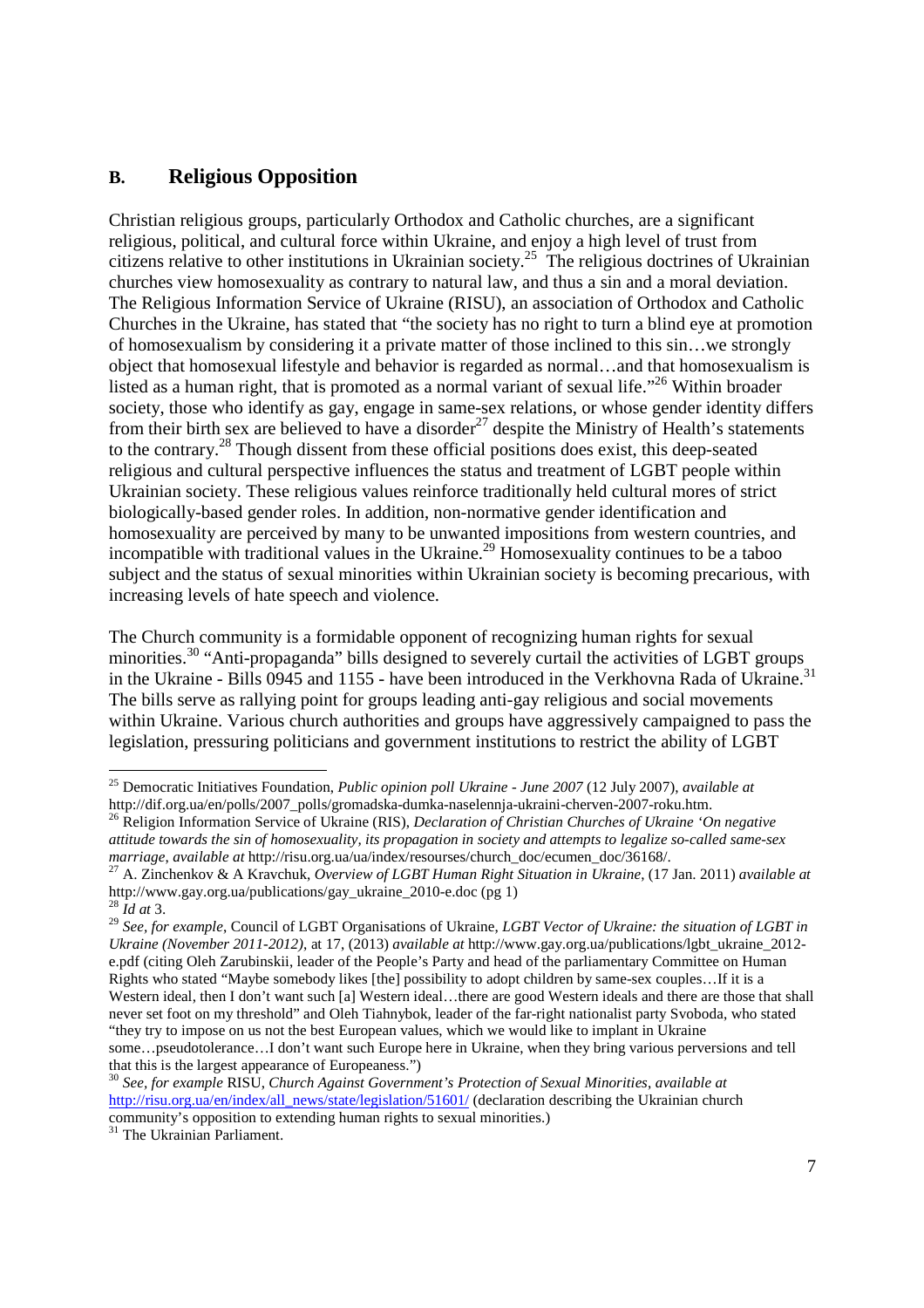groups to campaign, hold peaceful marches and rallies, and distribute information and educational material.<sup>32</sup>

<sup>32</sup> *See, for example*, RISU, *Heads of Churches Call on President to Prevent Actions of Propaganda of Homosexuality in Kyiv* (11 April 2012) *available at*  http://risu.org.ua/en/index/all\_news/community/religion\_and\_society/47724/ (declaring opposition of Ukrainian church community to public demonstrations by LGBT activists.)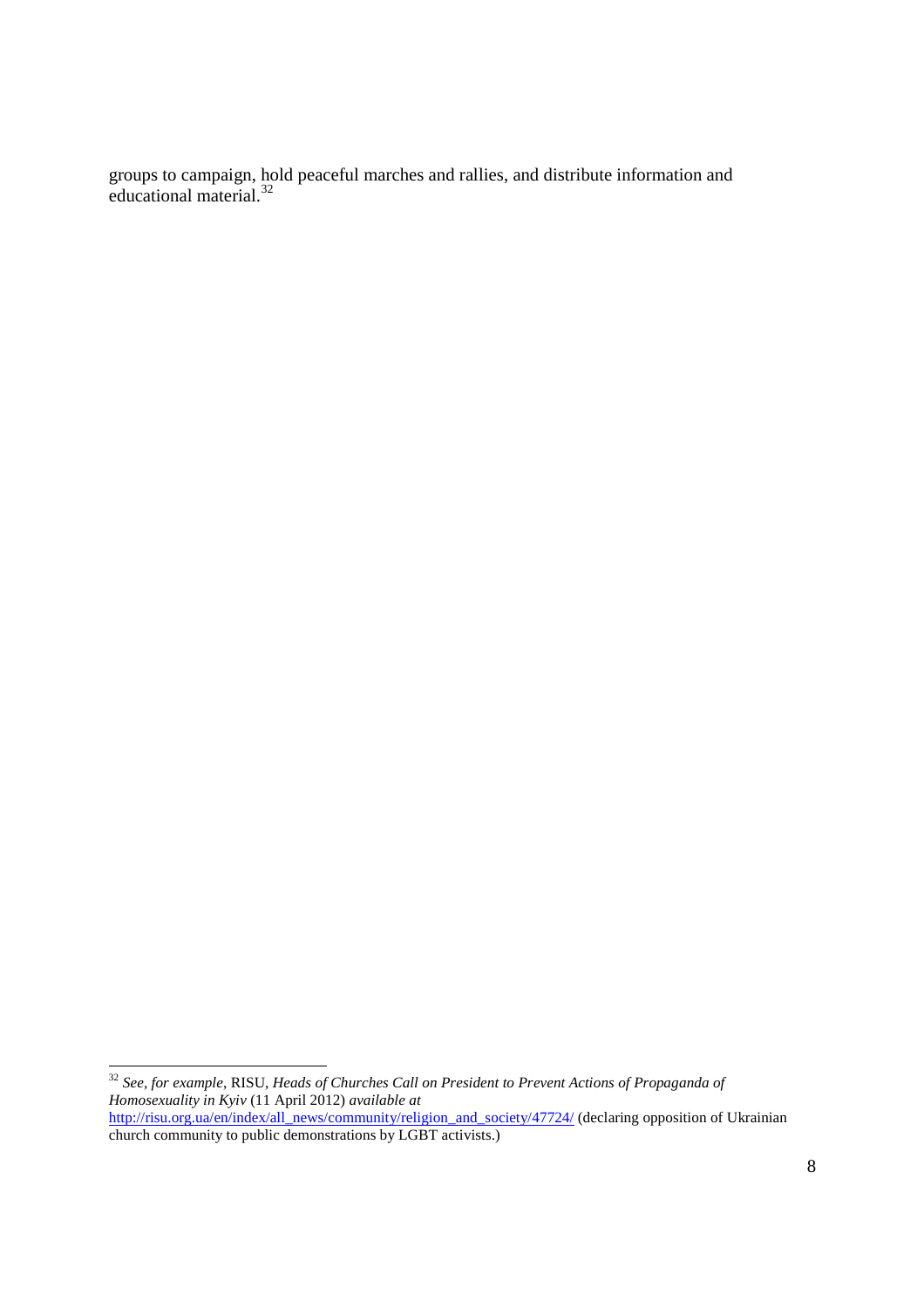# **C. Substantive Violations**

# **A. Article 2(1) (Nondiscrimination) and Article 26 (Equality before the Law)**

#### *Relevant Law and Jurisprudence*

Articles 2(1) and Article 26 of the ICCPR obligate each State party to ensure that all individuals within its jurisdiction enjoy human rights without discrimination and with equal protection under the law.

Article 2(1) states:

Each State Party to the present Covenant undertakes to respect and to ensure to all individuals within its territory and subject to its jurisdiction the rights recognized in the present Covenant, without distinction of any kind, such as race, colour, *sex*, language, religion, political or other opinion, national or social origin, property, birth or other status.<sup>33</sup>

Article 26 states:

All persons are equal before the law and are entitled without any discrimination to the equal protection of the law. In this respect, the law shall prohibit any discrimination and guarantee to all persons equal and effective protection against discrimination on any ground such as race, colour, *sex*, language, religion, political or other opinion, national or social origin, property, birth or other status.<sup>34</sup>

The principle of non-discrimination, together with the principles of equality before the law and equal protection of the law without any discrimination, constitute the central and guiding principles of human rights.<sup>35</sup> The Covenant's prohibition of discrimination limits States from instituting any distinction, exclusion, restriction or preference that has the *purpose or effect* of nullifying or impairing the recognition, enjoyment or exercise by all persons of all rights and freedoms.<sup>36</sup> Thus, Article 2 ensures that every individual within a State's territory and jurisdiction enjoys each right that is enumerated within the ICCPR. Article 2 also requires States to adopt negative measures, specifically refraining from violation of ICCPR rights, as well as positive legislative, judicial, administrative, educative, and other appropriate measures to protect these rights from governmental and private parties. In a similar vein, Article 26 prohibits discrimination in law or in fact in any field regulated and protected by State authorities.<sup>37</sup> As

<sup>37</sup> *See Id* at ¶ 12.

<sup>-</sup><sup>33</sup> International Covenant on Civil and Political Rights, (New York Dec. 16, 1966), 999 U.N.T.S. 171 and 1057 U.N.T.S. 407, *entered into force* 23 March 1976. [hereinafter ICCPR].

<sup>34</sup> *Id.* 

<sup>35</sup> *See* Human Rights Comm., *General Comment No. 18: Non-Discrimination*, UN Doc. HRI/GEN/1/Rev.1, (11 Nov. 1998) at ¶ 1, *available at* http://www2.ohchr.org/english/bodies/hrc/comments.htm. <sup>36</sup> *See Id* at ¶ 7.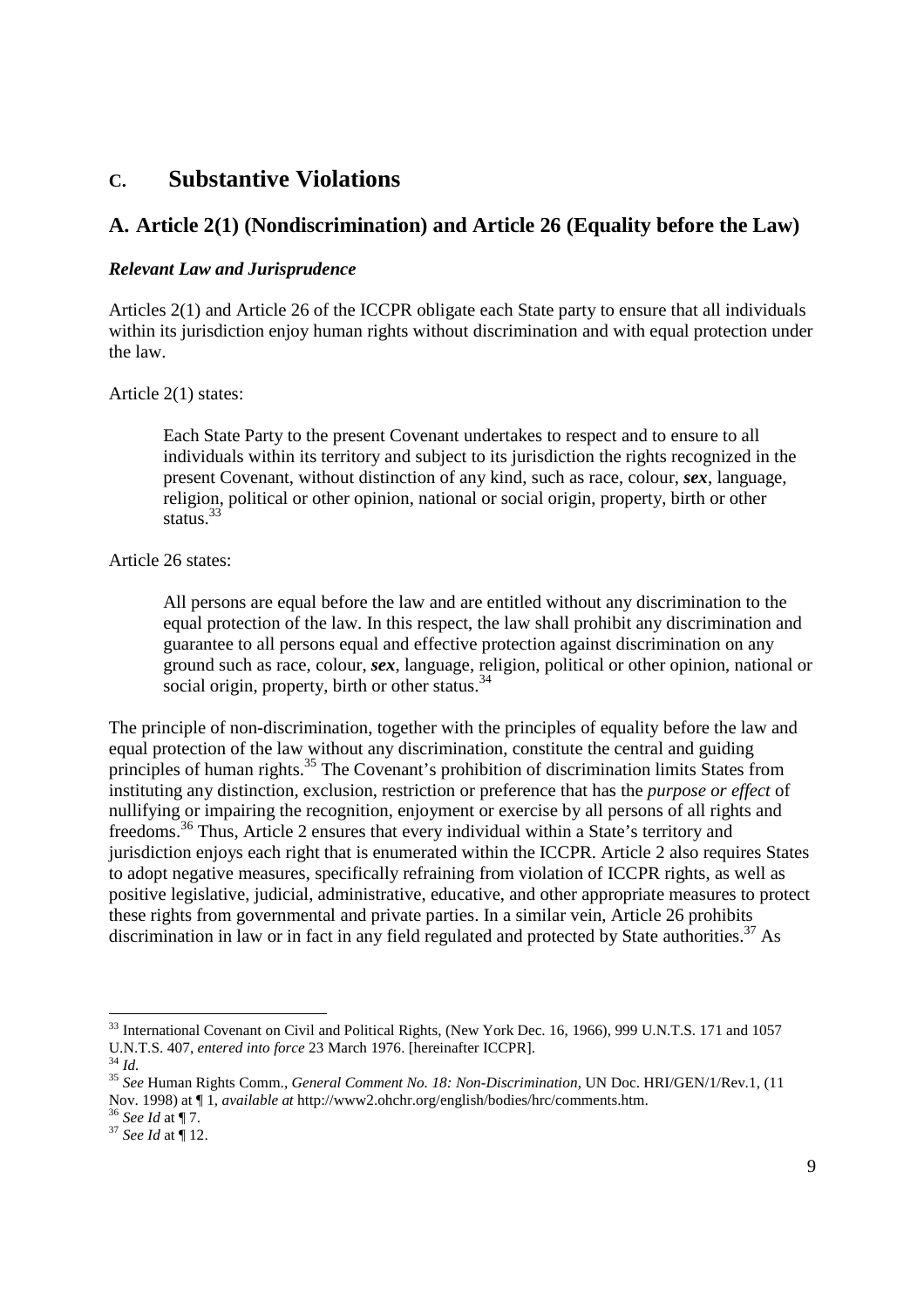such, States are obligated to ensure that the content of *all* legislation as well as the enforcement of legislation is not discriminatory.<sup>38</sup>

In the landmark HRC decision *Toonen v. Australia* in 1994, the Committee interpreted the reference to "sex" in Articles 2(1) and 26 to include sexual orientation, deeming the criminalization of consensual same-sex activity as a violation of the ICCPR.<sup>39</sup> This ruling was extended to include any distinctions based upon sexual orientation, which amount to a denial of the right to equality before law.<sup>40</sup> Thus, any governmental action or legislation that has the purpose or effect of limiting either the enjoyment of ICCPR rights on the basis of sexual orientation or the right to equal treatment under the law is prohibited, and States are required to enact proactive measures to ensure that the rights of sexual minorities within its jurisdiction are protected.

Furthermore, in *Irina Fedotova v. Russian Federation,* the HRC ruled that Russia's law prohibiting 'homosexual propaganda, $1$ <sup>41</sup> which had the aim of suppressing the advocacy activities of and dissemination of information and opinions by LGBT individuals and groups, is a discriminatory restriction of sexual minorities' ICCPR rights of expression and freedom from discrimination.<sup>42</sup>

Under the Covenant, the government of Ukraine has a legal obligation to refrain from discriminating on the basis of sexual orientation, in law or in practice, and to implement measures to protect the rights of sexual minorities from non-state actors. In Ukraine's replies to the UPR recommendation that the country end protect discrimination against sexual minorities, it pointed to protections against discrimination for all members of society<sup>43</sup> and the guarantees of equality before the law and equal protection under the law<sup>44</sup> in its own Constitution. However, Ukraine has failed to adequately meet its obligations under the ICCPR.

#### *Violations of Articles 2 and 26(1)*

#### Anti-Propaganda Laws

Members of the Verkhovna Rada have introduced two draft laws that discriminate on the grounds of sexual orientation and gender identity, and blatantly violate the right to freedom of expression. Bill Draft No. 1155, entitled "On the prohibition of propaganda of homosexual relations aimed at children," was introduced in December  $2012<sup>35</sup>$  The bill defines "propaganda

<sup>40</sup> *See Edward Young v. Australia*, Communication No. 941/200, UN Doc. CCPR/C/79/D/941/2000 (2003).

<sup>-</sup><sup>38</sup> *See Id*.

<sup>39</sup> *See Toonen v. Australia*, Communication No. 488/1992, UN Doc. CCPR/C/50/D/488/1992 (1994).

<sup>&</sup>lt;sup>41</sup> See Ryazan Region Law on Administrative Offences § 3.1 ("Public actions aimed at propaganda of homosexuality (sexual act between men or lesbianism) among minors shall be punished with administrative fine of between one thousand five hundred and two thousand roubles.")

<sup>42</sup> *See Irina Fedotova v. Russian Federation,* Communication No. 1932/2010, UN Doc. CCPR/C/106/D/1932/2010  $(2012)$ .

<sup>43</sup> *See* Human Rights Council, *Report of the Working Group on the Universal Periodic Review:Views on conclusions and/or recommendations, voluntary commitments and replies presented by the State under review,* UN Doc. A/HRC/22/7/Add.1 (21 Feb. 2013).

<sup>44</sup> *See Id*.

<sup>&</sup>lt;sup>45</sup> The previous iteration of this bill was Draft Bill No. 10290.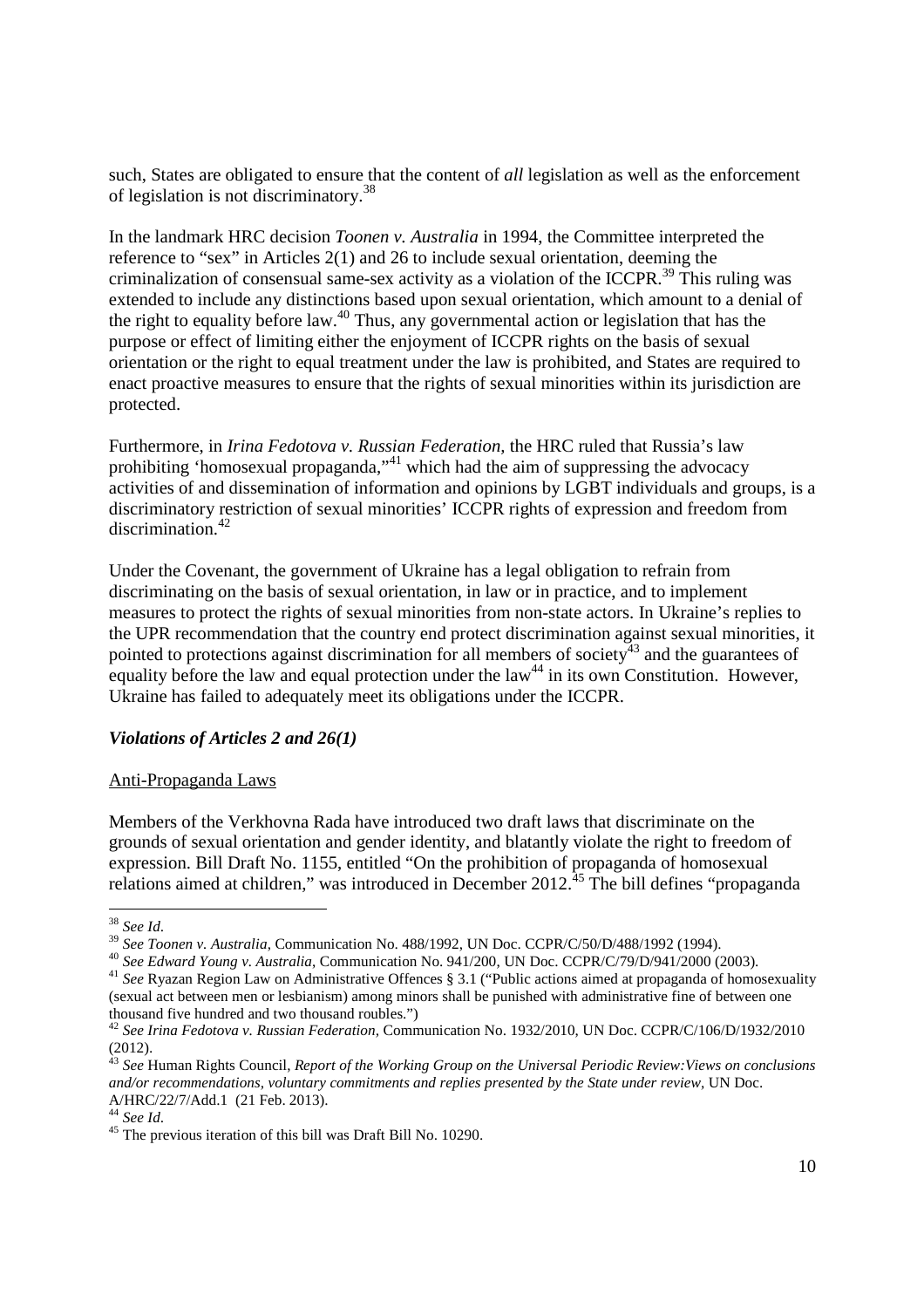of homosexuality" as "intentional activity, which aims to and is expressed in dissemination of any *positive* information about same-sex relations that could negatively affect....development of the child, including forming a misconception of traditional and non-traditional marriage relations being equal, and in the future impact his or her choice of sexual orientation."<sup>46</sup> The Bill's scope is extremely broad, prohibiting activities such as demonstrations, parades, lectures and discussions, literature, and optional classes that contain positive information about homosexuality. It would also ban the media from disseminating positive information about homosexuality.<sup>47</sup> Bill Draft Law no. 0945 on "Introduction of Changes to Certain Legislative Acts of Ukraine (regarding protection of children's rights in the safe information sphere)," was introduced in June 2011 and passed on Parliament's first reading in October  $2012^{48}$ . It aims to amend several laws, in sum prohibiting the production, publication, or printing of all media content, as well as importation of creative writing, cinematography and video material, that 'promotes' homosexuality. Both bills contain criminal sanctions in the form of fines and imprisonment of up to five years for violation.<sup>49</sup>

These sweeping " homosexual propaganda" bills violate Arts. 2 and 26 of the ICCPR as their sole purpose is to single out sexual minorities and LGBT organizations for criminalization, thereby discriminating on the basis of sexual orientation and gender identity, and violating the principle of equal treatment under the law. They also directly violate the ICCPR-mandated rights to association, assembly, and expression.<sup>50</sup> In addition, the introduction of this legislation has the effect of perpetuating discrimination and unequal treatment of LGBT individuals in Ukraine. As will be illustrated throughout this report, the bills serves as a pretext for denying sexual minorities a range of rights to which they are entitled under the ICCPR and other human rights conventions and laws. Additionally, because it is state-sponsored discrimination, the bill also legitimizes the stigma of sexual minorities within Ukrainian society, who face pervasive societal discrimination in employment, housing, health, family affairs, and other matters pertaining to daily life. The introduction of these bills (and earlier iterations) has also occurred in tandem with a surge of anti-gay violence.<sup>51</sup> Though there has been internal condemnation by some Ukrainian officials, these bills have not been revoked as required by the ICCPR and other human rights conventions.

#### Discriminatory Rhetoric and Actions by Government Officials

Homophobic attitudes and policies are prevalent within the Ukrainian government, as reflected by the so-called 'homosexual propaganda' bills. The introduction of Draft Bills No. 0945 and 1155 has ignited widespread debate within Ukraine regarding the status of LGBT individuals in society. Within this context, there are numerous documented instances of government officials and institutions making inflammatory remarks regarding sexual minorities and spreading

<sup>46</sup> Council of Europe, Parliamentary Assembly, *Tackling discrimination on the grounds of sexual orientation and gender identity* at ¶ 43-45, (13 May 2013) *available at* 

http://www.assembly.coe.int/Communication/aega24\_2013.pdf

 $47 \text{ Id}$  at ¶ 43-45.

<sup>&</sup>lt;sup>48</sup> The previous iteration of this bill was Draft Bill No. 8711.

<sup>49</sup> Human Rights Watch, *Ukraine: Reject discriminatory LGBT Laws,* (16 Oct. 2011), *available at*

http://www.hrw.org/news/2011/10/16/ukraine-reject-homophobic-law.

<sup>50</sup> *See* discussion *infra* Section D.

<sup>51</sup> *See* Council of LGBT Organizations of Ukraine, *supra* note 30 at 10.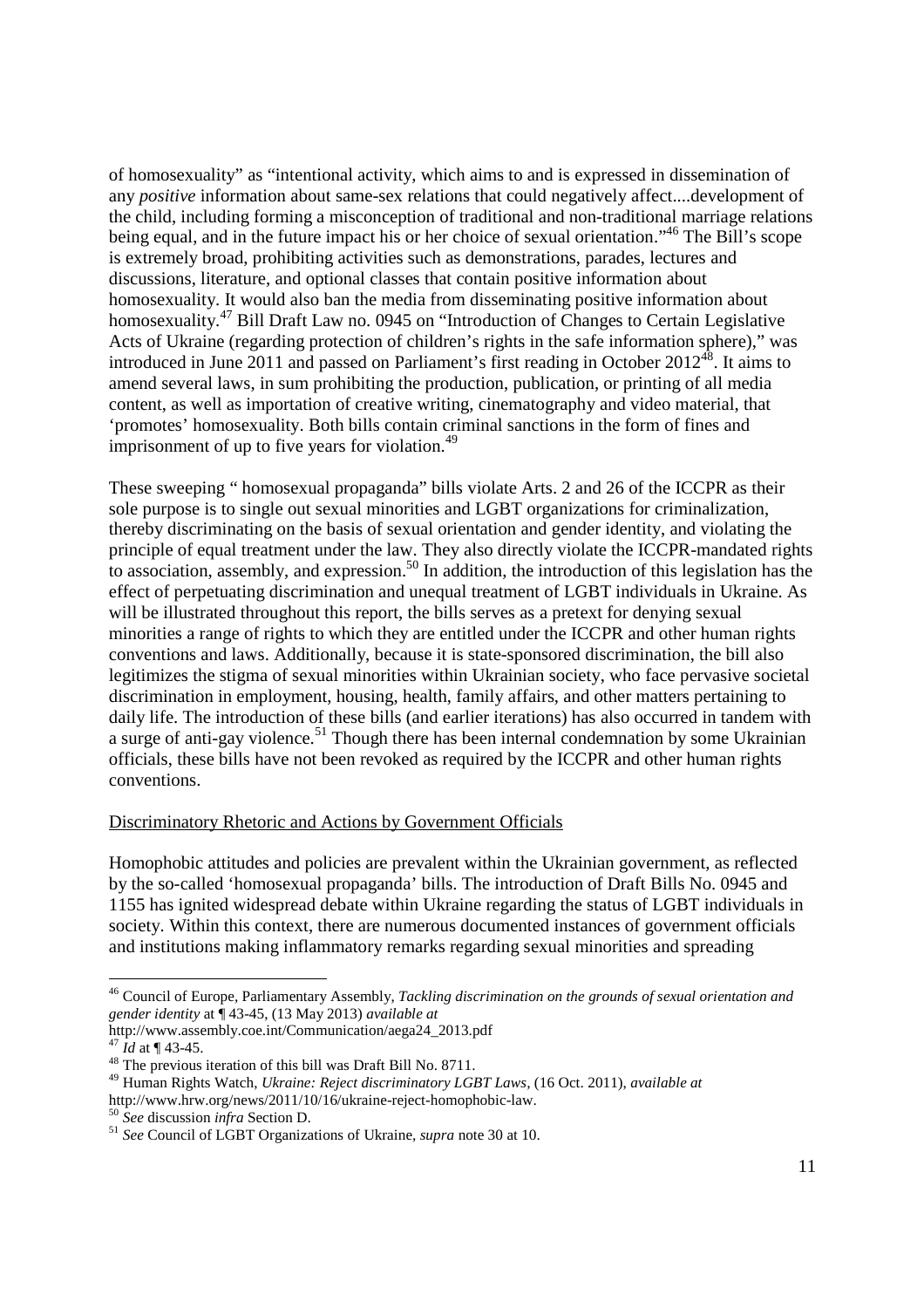misinformation about homosexuality. For instance, the Explanatory Note accompanying Bill No. 0945 states:

"[t]he spread of homosexuality constitutes a threat to national security as it leads to an HIV/AIDS epidemic, destroys the institution of family and can cause a demographic crisis."<sup>52</sup>

This spurious linking of sexual minorities, HIV/AIDS, and the demise of family life has no empirical basis, and adds to the circulation of misinformation regarding LGBT people in Ukraine. The Minister of Education, Science, Youth and Sports has stated that "[unless there is a union between Ukraine and Russia] our fate will be sad [with] civilization dying before our eyes, [which] initially arose on the basis of Christianity and ends with…propaganda of sodomy..."<sup>53</sup> The Ministry of Health has approved three medical textbooks, which explicitly characterize homosexuality as a mental disorder or sexual disorder, and prescribe medical interventions.<sup>54</sup> These textbooks are available in the library catalogues of many Ukrainian medical schools. Several members of Parliament have expressed similar feelings, asserting that homosexuality will lead to the end of society,<sup>55</sup> that sexual minorities are perverted,<sup>56</sup> violate all norms of morality, $57$  and should be remain hidden.<sup>58</sup> More startling are the comments of PM Leonid Grach, who stated during his tenure as the head of the committee on human rights, national minorities and international relations: "[H]omosexuality is an anomaly, which is caused by the amorality and the depravity of man" and

"Me and my colleagues in the Parliament have to protect the society from infringement upon morality, to prevent penetration into consciousness and souls of people of any age the idea that the state is on the side of people who sow debauchery, promote dissoluteness, sexual permissiveness, bring abomination of corruption of morals into society…the state must protect society from evil, from violence, including such evil as homosexuality, lesbianism and such."<sup>59</sup>

Such statements by high-ranking officials are unacceptable in a democracy that has formally committed to securing the human rights and equal treatment of all people within its territory.

Official opposition to homosexuality has not been limited to rhetoric, as national and local authorities have acted upon their prejudice against sexual minorities in their official capacities. In adoption of anti-discrimination laws, legislators have purposefully and systematically excluded sexual minorities from protections extended to other groups, including in the areas of housing, protection from hate crimes, and employment. For instance, a draft of the new Labour Code that was submitted to the Verkhovna Rada in 2007 guaranteed equality in labour rights "regardless of

<sup>52</sup> *See Ukraine parliament votes to outlaw "promotion of homosexuality*, REUTERS (2 Oct. 2012), *available at* http://www.reuters.com/article/2012/10/02/ukraine-gay-idUSL6E8L2CSF20121002.

<sup>53</sup> *See* Council of LGBT Organizations of Ukraine, *supra* note 30.

<sup>&</sup>lt;sup>54</sup> *See Id* at 10 (listing textbooks that contain misinformation regarding homosexuality.)

<sup>&</sup>lt;sup>55</sup> See Id at 17 (citing statement by PM Volodymr Stretovych).

<sup>56</sup> *See* Nash Mir (Our World) Gay and Lesbian Center, *Ukrainian Homosexuals & Society*, at 72 (2007).

<sup>57</sup> *See Id*, page 73

<sup>58</sup> *See Id.* 

<sup>59</sup> *See Id.*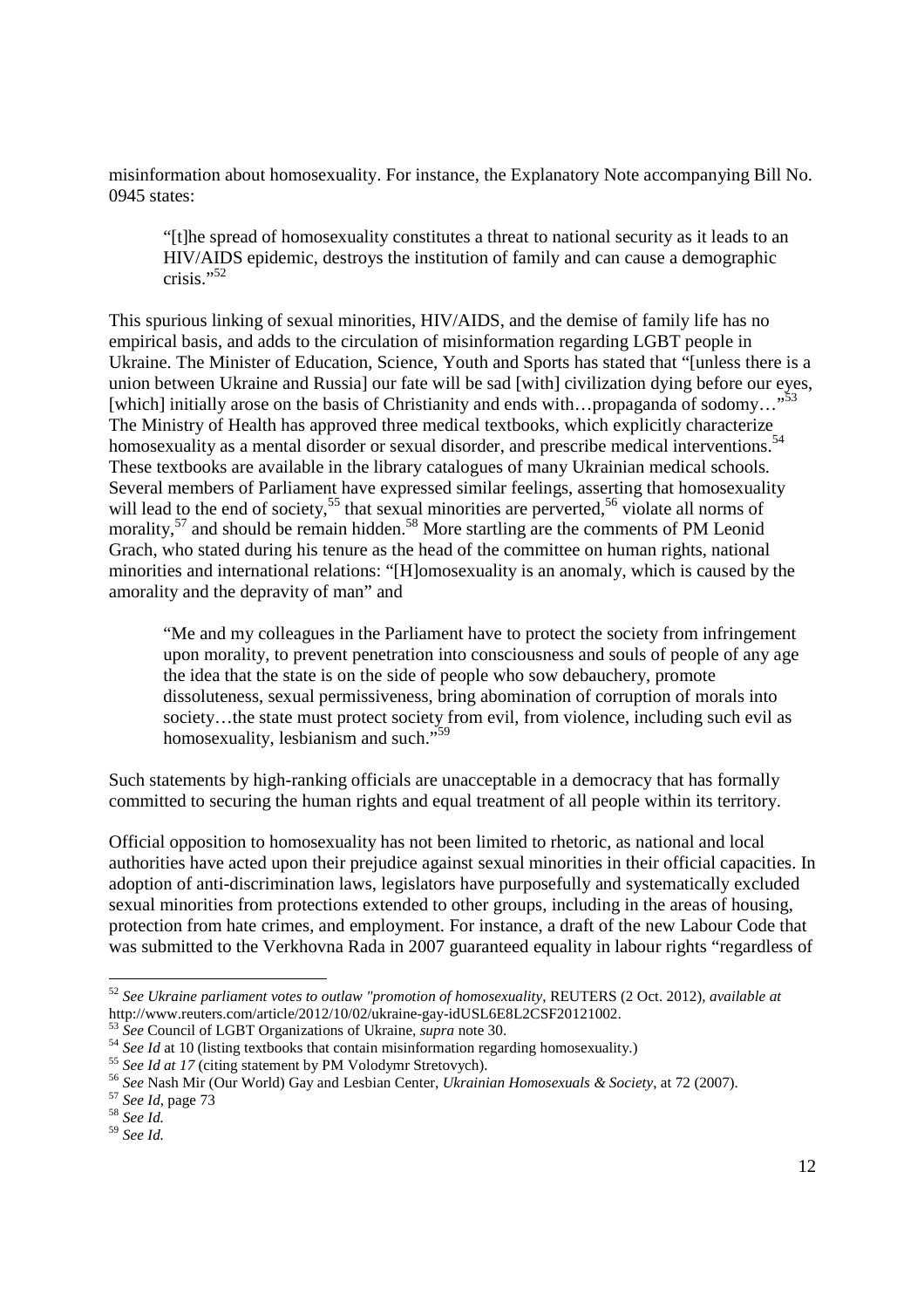his/her…sexual orientation." The inclusion of sexual orientation was subsequently denounced by the Supreme Court of Ukraine.

Inclusion of protections from discrimination on the grounds of sexual orientation in employment is, in our opinion, unreasonable and cannot be justified. First, this article of the Labour Code of Ukraine confuses natural rights and unnatural actions such as…sexual orientation. [U]se of the term 'sexual orientation' in this clause in our opinion provides the so-called 'sexual minorities' with additional privileges, which lead to the undermining of public morals and contributes to the disruption of employment relations.<sup>60</sup>

Given the contempt expressed by such as powerful institutional actor, it is not surprising that the mention of sexual orientation was excluded from the final iteration of the Code. LGBT persons have also faced discriminatory attitudes and actions from judges (discussed *infra* Section D), local officials and administrative agencies, (discussed *infra* Section D), and law enforcement officials (discussed *infra* Sections B and C) that have led to violations of ICCPR rights.

LGBT individuals experience discrimination because of their sexual orientation or gender identity on a daily basis. Passage of Bills 0945 and 1155 would institutionalize discrimination, reinforcing homophobia directed towards sexual minorities within Ukrainian society, legitimizing other human rights abuses by governmental and nongovernmental actors, and creating very dangerous conditions for sexual minorities. As it is violent violations are grossly underreported because of the culture of fear and mistrust within the LGBT community towards law enforcement, and the general marginalization of the community within Ukraine. Several studies have found that a majority of Ukrainians view LGBT person negatively, with one 2011 poll conducted by the Gorshenin Institute, finding that 78 percent of Ukrainians have this view.<sup>61</sup> State authorities have done nothing to reverse this trend, and many contribute to and exploit the climate of intolerance.

## **B. Article 6 (Right to Life) and Article 7 (Freedom from Cruel, Inhumane or Degrading Treatment)**

#### *Relevant Law and Jurisprudence*

The HRC has affirmed that the right to life is the supreme right from which no derogation is permitted.<sup>62</sup> Article 6 states that: "[e]very human being has the inherent right to life. This right shall be protected by law. No one shall be arbitrarily deprived of...life."<sup>63</sup> Article 7 protects both the inherent dignity and the physical and mental integrity of every human being. It provides that

<sup>-</sup><sup>60</sup> Serhiy Ponomaryov, *Study on Homophobia, Transphobia and Discrimination on Grounds of Sexual Orientation and Gender Identity: Legal Report Ukraine,* The Danish Institute for Human Rights, at ¶ 138, (27 May 2008) *available at* http://www.coe.int/t/Commissioner/Source/LGBT/LGBTStudy2011\_en.pdf.

<sup>61</sup> *See supra* note 52.

<sup>62</sup> *See* Human Rights Comm., *General Comment No. 6: The Right to Life*, UN. Doc. HRI\GEN\1\Rev.1, (30 Apr. 1982) at ¶ 1, *available at* http://www2.ohchr.org/english/bodies/hrc/comments.htm.

 $63$  ICCPR, § 6.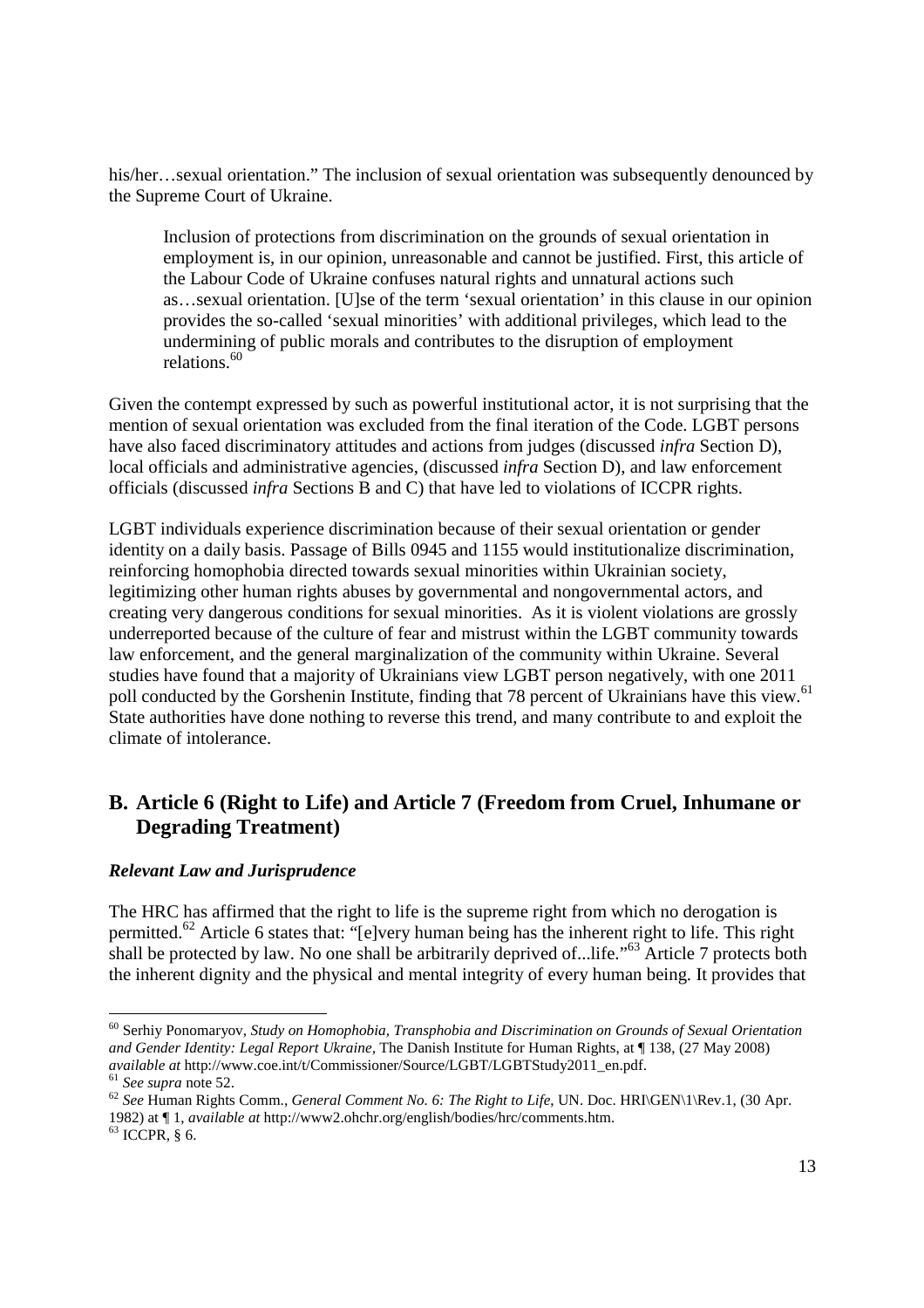"[n]o one shall be subjected to torture or to cruel, inhuman or degrading treatment or punishment."<sup>64</sup> In addition to refraining from active human rights violations, the State is also required to enact positive measures to ensure that private citizens do not violate these fundamental rights. The HRC notes that parties to the ICCPR must take measures to prevent and punish deprivation of life by enacting and prosecuting under criminal legislation.<sup>65</sup> This duty includes "closely monitor[ing] allegations of extrajudicial killings," and ensuring that allegations are "investigated in a prompt and effective manner with a view to eradicating such crimes, bringing perpetrators to justice and hence fighting impunity and providing effective remedies to victims."<sup>66</sup> Similarly, to ensure freedom from cruel, inhuman, and degrading treatment for every person, the State must implement legislative and administrative protections against actions prohibited by Article 7 of the ICCPR.<sup>67</sup> In particular, the Special Rapporteur on the question of torture and other cruel, inhuman or degrading treatment or punishment has noted that members of sexual minorities are "disproportionately subjected to torture and other forms of ill-treatment … and have been subjected to harassment, humiliation an verbal abuse relating to their real or perceived sexual orientation or gender identity and physical abuse, including rape and sexual  $\frac{1}{2}$ assault."<sup>68</sup>

#### *Violations of Articles 6 and 7*

#### Violence and Hate Crimes Against Individuals on the basis of Sexual Orientation or Gender Idenity

Sexual minorities in Ukraine live in the midst of increasingly hostile societal conditions, and are frequently victims of violent physical attacks, which are often not reported or investigated by the police. There are no official statistics that track the amount of violence experienced by individuals on grounds of their sexual orientation and gender identity, however many observers have noted that incidences of violence and hate crime against this population have increased substantially in recent years. $69$ 

There are several documented incidents of homophobic violence in Ukraine. Furthermore, law enforcement officials have failed to protect sexual minorities from foreseen violent situations or pursue investigations of hate crimes committed against LGBT individuals, and the judiciary has failed to adequately punish perpetrators. For instance, on May 20<sup>th</sup>, 2012, Karasiichuk and Sheremet, two members of a Pride committee, were attacked by a group of 10 masked men. The attacked followed a news conference to announce the committee's decision to cancel the planned Kiev Pride parade because police could not guarantee protection for parade participants due to the large numbers of anti-gay protesters, including neo-Nazi groups, arriving to disrupt the

-

http://www.un.org/documents/ga/docs/56/a56156.pdf.

 $64$  ICCPR, § 7.

<sup>65</sup> *See Id.*

<sup>66</sup> Human Rights Comm., *Concluding Observations: Jamaica*, UN Doc. CCPR/C/JAM/CO/3 (2004) at ¶ 16.

<sup>67</sup> *See General Comment No. 20,* at, *supra* note 39, at ¶ 2.

<sup>68</sup> *Report of the Special Rapporteur on the question of torture ad other cruel, inhuman, or degrading treatment or punishment*, U.N. Doc. No. A/56/156 (3 July 2001) at ¶ 3, *available at*

<sup>69</sup> *See, for example,* Council of LGBT Organizations of Ukraine, *supra* note 30 at 19.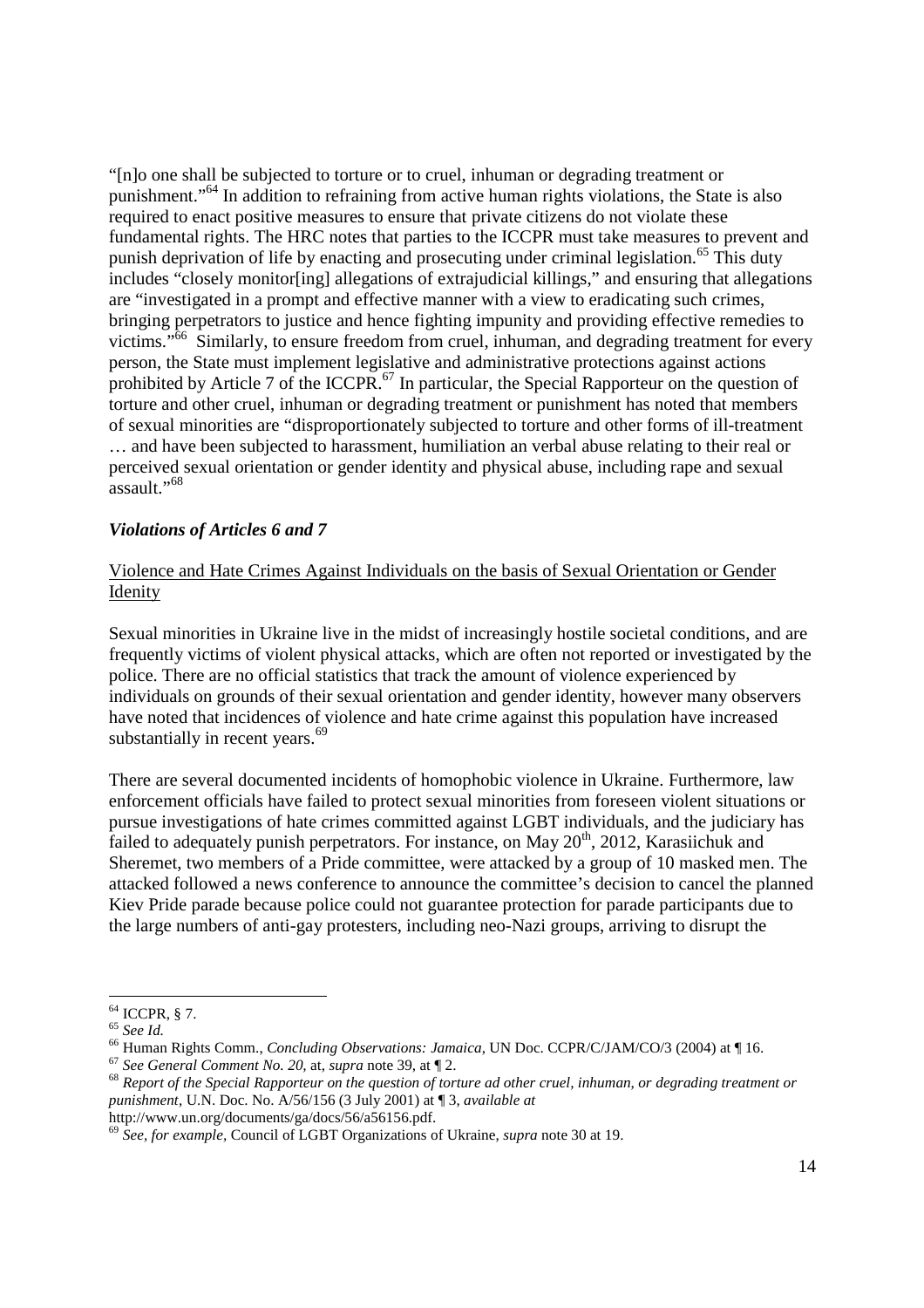parade.<sup>70</sup> Sheremet was doused with pepper spray and then kicked in the head, arms, and legs by a group of masked men.<sup>71</sup> Karasiichuk was a victim of another violent assault within six weeks of the first assault because of his sexual orientation. On June 22, 2012, Karasiichuk was approached by an unidentified man as he walked to his apartment from the subway.<sup>72</sup> The man, who had been waiting for Karasiichuk, asked him "are you a fag?" and proceeded to kick him in the head and jaw. Karasiichuk suffered a concussion and a fractured jaw, which had to be wired shut. Though Karasiichuk's family contacted the police to report the incident, and the medical staff treating him reported to the police that the patient presented injuries consistent with a beating, the police did not respond or investigate until they were pressured by an LGBT rights organization two days later.<sup>73</sup>

On December  $8<sup>th</sup>$ , 2012, The Kyiv Post reported that LGBT and human rights activists were attacked by activists from Svoboda, Ukraine's ultra-nationalist party, during a gathering to recognize Human Rights day and protest the introduction of the homophobic bills described above. Attackers sprayed teargas on the activists and initiated a fight. Police detained six protesters but only two Svoboda members, who were quickly released.<sup>74</sup> The protesters were held for three hours, and charged with 'hooliganism.' There were reports that the police were making homophobic and transphobic comments during the protest.<sup>75</sup>

In October 2009, militants from a nationalist organization physically assaulted participants at a gay poetry presentation. When a complaint was filed by an LGBT organization, the police refused to follow-up with an investigation. $76$ 

On November 20, 2010, a NGO organized events to commemorate the International Transgender Day of Remembrance. At movie screening that was part of these events, approximately ten masked individuals violently attempted to break into the viewing hall and sprayed tear gas at movie attendants. Police did not file a complaint or launch an investigation.<sup>77</sup> The ultra-right organization, National Union, claimed responsibility for the attack, stating that it appeared to be perpetrated by "unknown patriots resembling activities of the National Union."<sup>78</sup>

On December 11, 2010 in Kyiv, activists convened to protest the social policies of Ukrainian authorities. The protest was disrupted when members of the neo-Nazi party, Svoboda, attacked

<sup>70</sup> *See Violence against gays in Ukraine captured for whole world to see,* KYIV POST, (24 May 2012), *available at*  http://www.kyivpost.com/content/ukraine/violence-against-gays-in-ukraine-captured-for-whol-1-128231.html.  $71 \text{}$  See Id.

<sup>72</sup> *See* Council of LGBT Organisations of Ukraine, *supra* note 30 at 9.

<sup>73</sup> *See* Human Rights Watch, *Ukraine: Investigate Violence Against LGBT Activists*, (31 May 2013), *available at*  http://www.hrw.org/news/2013/05/30/ukraine-investigate-violence-against-lgbt-activists.

 $^{74}$  Interview by Stefan Vogler with Olena Shevchenko, 28 Jan. 2013 (notes on file with author).

<sup>75</sup> *See Id.*

<sup>76</sup> *See Id.* 

<sup>77</sup> Nash Mir (Our World) Gay and Lesbian Center, *Situation of LGBT People in Ukraine* at ¶ 6, *available at*  http://www.stiftung-

evz.de/fileadmin/user\_upload/EVZ\_Uploads/Handlungsfelder/Handeln\_fuer\_Menschenrechte/Stop\_Hate\_Crime/Pr ojekte/situation-of-lgbt-people-in-ukraine.pdf.

<sup>78</sup> *See* Zinchenkov & A Kravchuk, *supra* note 28 at 6-7.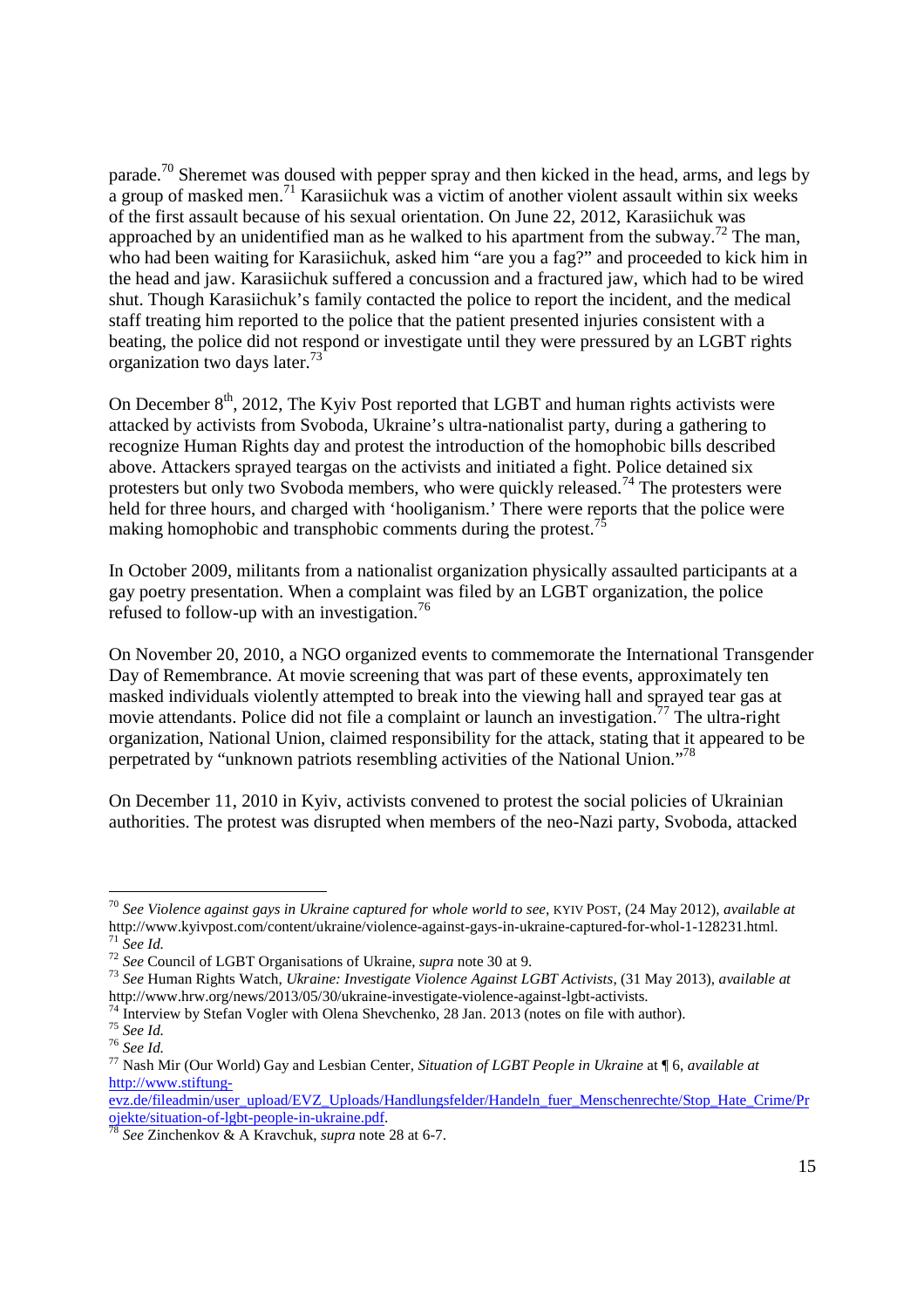action participants, while screaming out homophobic slurs and proclaiming themselves as 'Christian youth."<sup>79</sup>

In January of 2012 in Kremenchuk, a 24 year-old gay man was severely beaten by his stepfather because of his sexual orientation. The perpetrator was only sentenced with a fine of 51 Ukrainian hryvnias (approximately US \$5) and 40 hours of community service.<sup>80</sup>

A man was beaten and robbed by four assailants in Kyiv. Their apparent reason for committing the act was the "gay" appearance of the victim.<sup>81</sup>

In June of 2011 in Kyiv, a woman was raped by a taxi driver taking her home after he witnessed her saying goodbye to her girlfriend.<sup>82</sup>

A twenty-nine year old gay man living in a village the Cherkasy district was attacked by three young men in July of 2007. Upon dragging him into a house, they proceeded to beat and rape him. He was able to escape the house, and his mother called the medics and the police. The police only arrived to assess the crime when they were called by the hospital. They refused to initiate a criminal case, citing lack of proof against the assaulter and blaming the victim for provoking the assault. It later became apparent that one of the reasons for the lack of investigation and criminal charges was that the assaulters were relatives of the district hospital's head physician and the deputy chief of police.<sup>83</sup>

Many victims of attacks similar to those listed above do not report the incidents or seek recourse for fear of their sexual orientation becoming public and the resulting reprisal and general societal hostility towards them. Those that do report these incidents are often ignored by state authorities or ridiculed with more anti-gay hostility. The true extent of violence against LGBT individuals in Ukrainian society is difficult to ascertain due to the lack of reporting through official government channels. Therefore, these homophobic incidents against the LGBT population are woefully underreported. These individuals are being denied their right to effective remedies and recourse by Ukraine because of its failure to investigate these crimes, and hold the perpetrators accountable. Additionally, government has not provided police trainings or instituted policies that would address high incidents of violence against sexual minorities.

#### Involuntary sterilization for transgender individuals

On February 25, 2011 the Ukrainian Ministry of Health issued the Order No. 60 "On the improvement of medical care to persons requiring a change (correction) of sex,<sup> $34$ </sup> seeking to regulate medical procedures with regard to gender reassignment and provide "medical, psychological, legal and social assistance to persons requiring a change (correction) sex."

<sup>-</sup><sup>79</sup> *Id.*

<sup>80</sup> *See,* Council of LGBT Organisations of Ukraine, *supra* note 30 at pg 20.

<sup>81</sup> *See Id.* 

<sup>82</sup> *See Id at 23.*

<sup>83</sup> *Nash Mir, supra* note 56 at 84.

<sup>84</sup> Ministry of Health of Ukraine, Order 03.02.2011 No. 60, "*On the improvement of medical care to persons requiring a change (correction) of sex*," registered with the Ministry of Justice of Ukraine on February 25, 2011, No. 239/18977.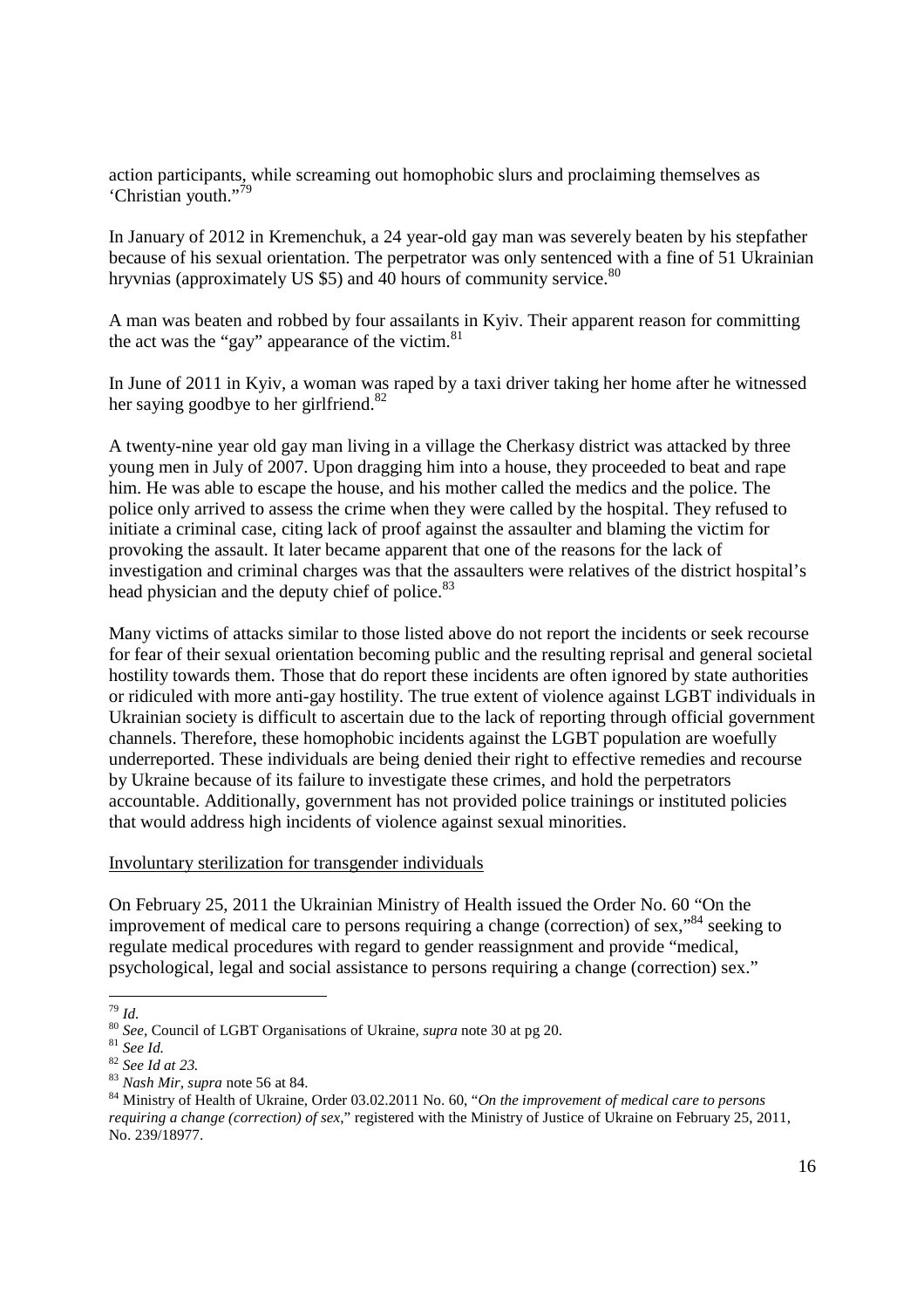According to the provisions, compulsory sterilization is a pre-requisite for the legal change of gender of the transgender individual. Order No. 60 establishes that any disagreement of the transgender individual with the recommendation on therapeutic measures prescribed by the Commission on the change (correction) of sexual affiliation, including compulsory sterilization, constitute an impediment to the procedure for gender reassignment.

Such practice contravenes the prohibition of torture and other cruel, inhuman and degrading treatments as recognized by article 7 of the ICCPR. As indicated in 2013 by the Special Rapporteur on Torture and Other Cruel, Inhuman, or Degrading Treatment or Punishment forced sterilization amount to a violation of the right to freedom from torture or cruel, inhuman or degrading treatment, calling on states to outlaw forced genital-normalizing surgery, involuntary sterilization, *inter alia*. 85

### **C. Article 9 (Right to Liberty and Freedom from Arbitrary Detention) and Article 10 (Treatment of Individuals Deprived of Their Liberty)**

#### *Relevant Law and Jurisprudence*

Article 9 of the ICCPR enumerates the right of every individual to liberty and freedom from arbitrary detention<sup>86</sup>. In addition, the HRC asserts that Article 10, which states that "[a]ll persons deprived of their liberty shall be treated with humanity and with respect for the inherent dignity of the human person," $\frac{87}{3}$  is also a fundamental and universally applicable rule.<sup>88</sup> In accordance with Article 9, State parties must ensure that all detentions and deprivations of liberty result from legitimate suspicion or evidence that a violation of a legal statute has occurred and not in retaliation for exercising rights guaranteed under the ICCPR.<sup>89</sup> Furthermore, States must implement effective remedies for individuals that claim that they have been deprived of their liberty in violation of the Covenant.<sup>90</sup> Article 10 imposes a positive obligation on States to protect people who are particularly vulnerable in detention facilities, complementing the ban on torture or other cruel, inhuman or degrading treatment contained in Article 7. The right must be respected without regard to distinctions of any kind, including race, colour, *sex*, language, religion, political or other opinion, national or social origin, property, birth or other status. These principles should form an integral part of the instruction and training of personnel who have authority over persons deprived of their liberty. Due to the fundamental nature of this right, the

-

<sup>90</sup> *See* Human Rights Comm., *General Comment 8: Right to liberty and security of persons*, UN Doc.

<sup>85</sup> *See Report of the Special Rapporteur on torture and other cruel, inhuman or degrading treatment or punishment*, U.N. Doc. No. A/HRC/22/53 (1 February 2013) at ¶¶ 78and 88, *available at*

http://www.ohchr.org/Documents/HRBodies/HRCouncil/RegularSession/Session22/A.HRC.22.53\_English.pdf.  $86$  ICCPR,  $\S$  9.

<sup>87</sup> *Id* at § 10.

<sup>88</sup> Human Rights Comm., *General Comment No. 21: Replaces general comment 9 concerning humane treatment of persons deprived of liberty*, UN Doc. HRI/GEN/1/Rev.6, (4 Nov. 1992) at ¶ 1, *available at* http://www2.ohchr.org/english/bodies/hrc/comments.htm.

<sup>89</sup> *See* UN Human Rights Council, *Report of the Working Group on Arbitrary Detention: addendum*, UN Doc. A/HRC/16/47/Add.1, (2 March 2011) *available at* http://www.unhcr.org/refworld/docid/4e8d525a2.html

CCPR/C/21/Rev.1, (30 June 1982) at ¶ 1, *available at* http://www2.ohchr.org/english/bodies/hrc/comments.htm.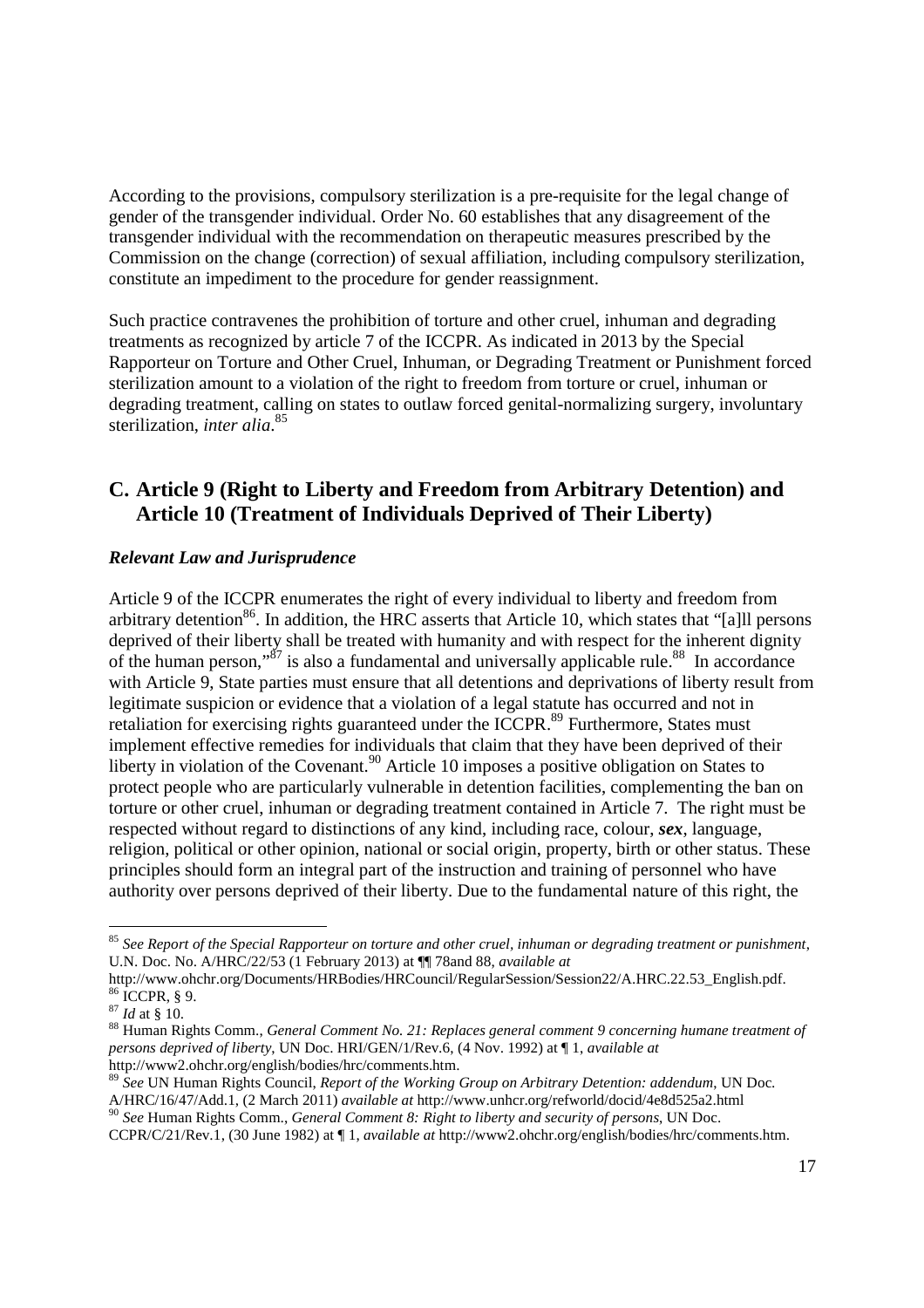HRC has noted that it cannot be dependent on the material resources available to the State party.<sup>91</sup>

#### *Violations of Articles 9 and 10*

#### Arbitrary Detention and Conditions of Detention

Sexual minorities have been subject to systematic arbitrary detention by state law authorities based on their sexual orientation or gender identity. Detention is often accompanied by mental and physical abuse while in police custody. There are consistent reports of disregard for legal procedures, including the unjustified collection and dissemination of personal information, such as sexual orientation and fingerprints, has also been reported, a troubling occurrence given that blackmail is also frequent during interactions between police and sexual minorities.

In November of 2010, a gay man began correspondence with another man on a gay dating website. He invited this man to his home. At the time of the arranged meeting time, two police officers burst into the apartment, initiating a warrantless search without any witnesses in violation of the law. Though the officers' internet provocation was illegal, the man was charged with placing pornographic profile pictures on the dating website. He was arrested in February of 2012 for allegedly evading investigation, despite his acquiescence to all of the investigator's demands. He was placed in pre-trial detention for three months, a month longer than his eventual sentence by the court. During the course of this ordeal, the police threatened and eventually proceeded to reveal his sexual orientation to his employers, resulting in termination of his job. $92$ 

During an evening in January of 2007, a man and his friend were waiting for public transportation in Zaporizhia. They were approached law enforcement officials who requested to see their identification documents, which the men did not have on their person. They were taken to the police district station. In the victim's words: "having got us into the premises of the police station, the officer loudly declared that he has brought "faggots." After that, from the bull-pen came shouts: 'Bring them here! We'll fuck them'…I claimed to the officer on duty that I will complain to the office of public Prosecutor. After that we were taken to another room where the same officer took out from the table drawer a package with white powder. He showed it to us and told us that there will also be witnesses…Before releasing us he reminded us that if we write a complaint, then we'll become arrested as drug-sellers." The victim declined to press charges after this incident for fear of entering a conflict with the police.<sup>93</sup>

On May  $17<sup>th</sup>$ , 2007, four lesbian women in Lviv joined a civil action in commemoration of the International Day against Homophobia. As part of the action, they affixed leaflets about tolerance to objects on the street. They were subsequently detained by a police patrol. The police, who refused to identify themselves, brought them to the Galitsky district police where upon arrival they were subjected to insults and sneers by police officers, many of whom were

<sup>91</sup> *See* Human Rights Comm., *General Comment 21: Replaces general comment 9 concerning humane treatment of persons deprived of liberty*, UN Doc. A/47/40, (10 Apr. 1992), *available at* http://www2.ohchr.org/english/bodies/hrc/comments.htm.

<sup>&</sup>lt;sup>92</sup> See Council of LGBT Organisations of Ukraine, supra note 30 at 21.

<sup>93</sup> Nash Mir, *supra* note 56 at 80.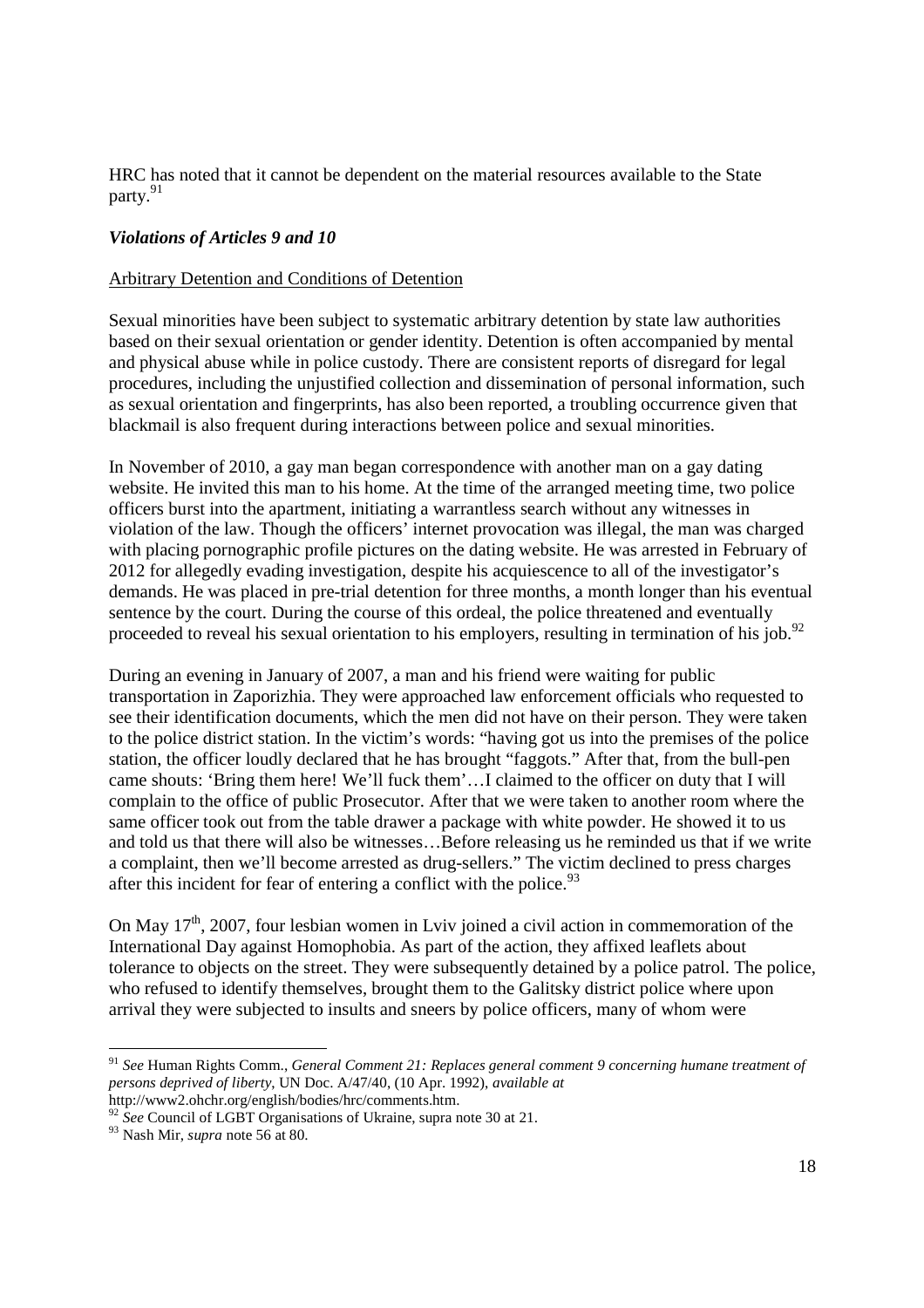inebriated. They were detained in the station for several hours, and only released with the assistance of a lawyer and a bribe to the officers. They declined to press charged for fear of drawing attention to their sexual orientation.<sup>94</sup>

In a regional center of Ukraine, a gay man frequently organized discos for gay and lesbian patrons. His telephone number was listed on an announcement for one of his events, which was posted on a website. On January  $2<sup>nd</sup>$ , 2006 a women who identified herself as lesbian contacted him to get a ticket to the event. They agreed to meet in a park the following day so that she could retrieve her the ticket. The next day, accompanied by a female friend, the man arrived at the agreed upon meeting place and found a young woman waiting. Upon arrival, two men approached them and identified themselves as Security Service of Ukraine (SBU) agents. They detained them and took them to the SBU division. The two friends were then separated and led into two different rooms. The agents began to interrogate the man, engaging in mental abuse during the session and using insulting and humiliating homophobic language. During the interrogation, the agents made statements such as "gays don't have the right to live on Earth" and "they should all be sent to Siberia." After the interrogation, the agents requested that he collaborate with them on future investigations, which he declined to do. The agents in turn subjected him to more treats and insults, asserting that they would break up all of his events. He was finally released after five hours. His female companion was intimidated by the agents' threats that they would spread rumors about her sexual orientation at her university, so she stopped communicating with her LGBT friends after the incident.<sup>95</sup>

During July 2007 in Mykolaev, three men broke into the apartment of a gay couple. The attackers spewed homophobic language, threatened them with weapons, and subjected them to a vicious physical assault. The couple eventually escaped and the police were contacted to investigate the incident. During the course of the investigation, police questioned another gay man. They apprehended him in connection with the break-in and he spent the night in the police station, where he was subjected to insults and humiliation. He was eventually released after it was clear that he did not commit the crime.<sup>96</sup>

In February 2009, police were investigating the murder of a gay man in Lviv. During the course of the investigation, police in the Galitsky rayon police station questioned up to three hundred gay men between February and May of 2009. The victims reported being subjected to blackmail, with police officers threatening to inform employers of their sexual orientation, as well as physical and mental abuse, with ten men having to seek medical attention after their detention. While these men were held, officers collected detailed personal information, including fingerprints. Before being released, each man was forced to sign a statement claiming that they did not have any complaints regarding the police action.<sup>97</sup>

A similar incident occurring during the night of April  $10<sup>th</sup>$ , 2009 when police officers from the same station detained over 80 people patronizing a population gay nightclub "Androgin" in Kiev and transported them to the local police station. The mass detention was allegedly conducted as

<sup>94</sup> *See Id.* 

<sup>95</sup> *See Id* at 81.

<sup>96</sup> *See Id.* 

<sup>97</sup> *See* Ponomaryov, supra note 60 at ¶¶ 203-205.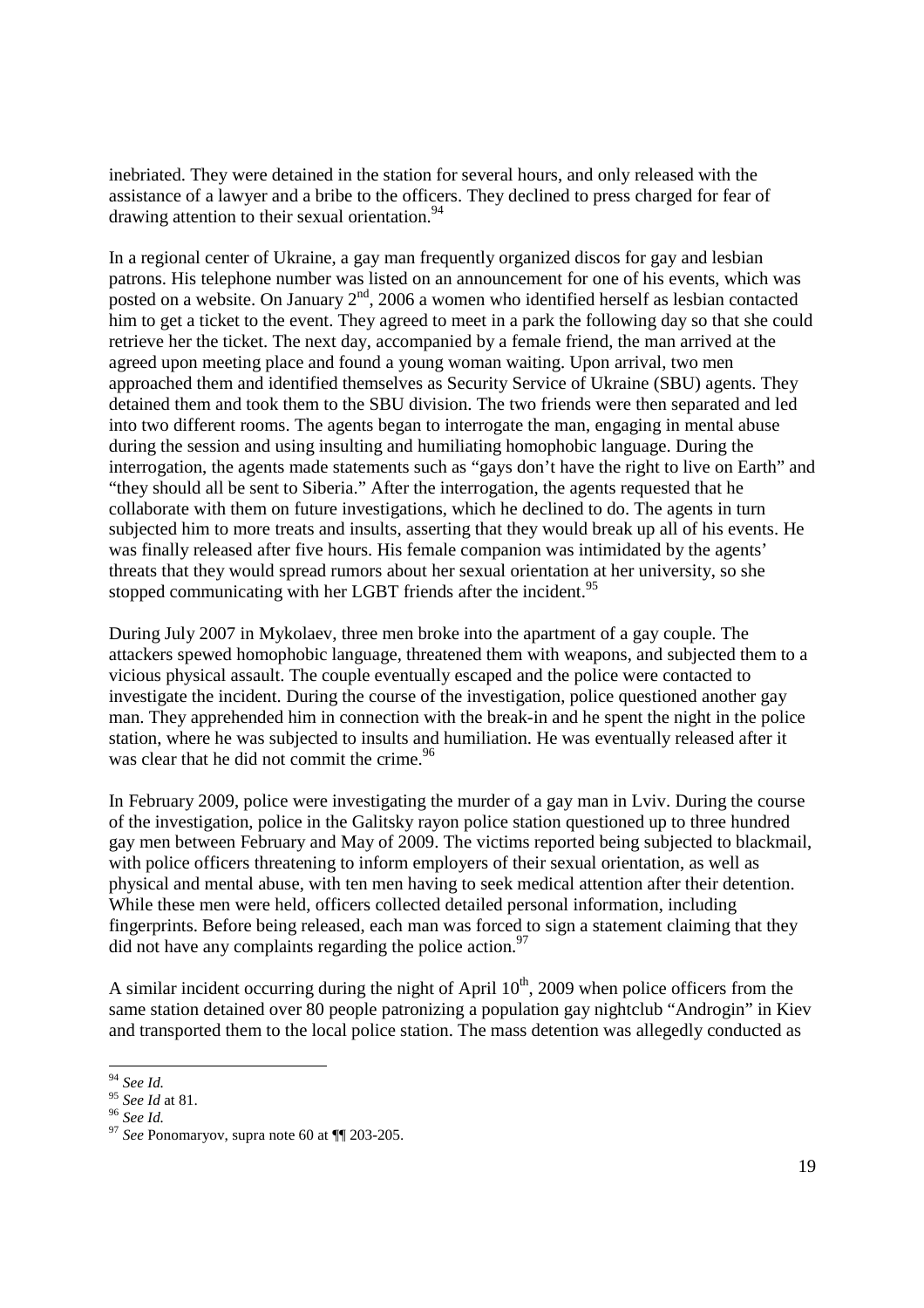part of an murder investigation, despite the officers' possession of the suspect's photograph. At the police station the police officers, without following due process procedures, took photographs and fingerprints of the detained. The officers then forced everyone to sign statements that they did not have any complaints against the police. During the course of this incident, the club patrons were subjected to insults and abusive physical treatment.<sup>98</sup> It is clear that the goal of this raid was to intimidate LGBT persons and collection the personal information of the club's visitors. A collective complaint was submitted to the Ministry of Internal Affairs, which includes the General Prosecutor of Ukraine. In response the allegations, the Ministry released a written statement asserting that the actions of the police did not rise to any violations. Further attempts by LGBT organizations to address the incident in front of the Public Board under the Ministry of Internal Affairs were denied.<sup>99</sup>

The widespread violation of LGBT persons human rights may become even more frequent with the adoption of Draft Bills 0945 and 1155. The Bills will provide pretext for unscrupulous state authorities to blackmail sexual minorities with threats of arrest, outing, and harrassment.

### **D. Article 19 (Freedom of Expression), Article 21 (Freedom of Assembly), and Article 22 (Freedom of Association)**

#### *Relevant Law and Jurisprudence*

Article 19 of the Covenant affirms the rights of free expression and opinion.<sup>100</sup> The HRC has stated that this article represents the "foundation stone for every free and democratic society."<sup>101</sup> The right extends to expression of "information and ideas of all kind, as well as the freedom to 'seek' and 'receive' them 'regardless of frontiers' and in *whatever medium*, 'either orally, in writing or in print, in the form of art, or through any other media of his choice.' $"102$  The Committee has used broad language to illustrate that freedom of expression embraces every form of idea and opinion capable of transmission to others.<sup>103</sup> Expressions of identity through speech and appearance, including those that indicate sexual orientation or gender identity, fit comfortably within this broad right. Article 21 protects the right to freedom of assembly and Article 22 protects the right to freedom of association. These rights protect an individual's ability to convene with others who have common interests so that each may engage in the collective pursuit, promotion and defense those interests. Thus, they are crucial in ensuring democracy and empowering individuals to exercise civil, cultural, economic, political and social rights. The Special Rapporteur on the rights to freedom of peaceful assembly and of association has noted that, given the nature of these rights, they are a valuable indicator of a State's respect for the

<sup>98</sup> Pink News, *LGBT groups say police are harassing gays in Ukraine*, (23 April 2009), *available at* http://www.pinknews.co.uk/2009/04/23/lgbt-groups-claim-police-are-harassing-gays-in-ukraine/

 $9 \text{ }$  See Ponomaryov, supra note 60 at  $\P$  206.

<sup>100</sup> *See* ICCPR, § 19.

<sup>101</sup> *See* Human Rights Comm., *General Comment No 34: Article 19: Freedom of opinion and expression*, UN Doc. CCPR/C/GC/34, (12 Sept. 2011), at ¶ 2.

<sup>102</sup> Human Rights Comm., *General Comment 10: Freedom of Expression*, UN Doc. CCPR/C/GC/10, (29 June 1983) at  $\P$  2.

<sup>103</sup> *See General Comment No. 3*4, *supra* note 87, at ¶ 11.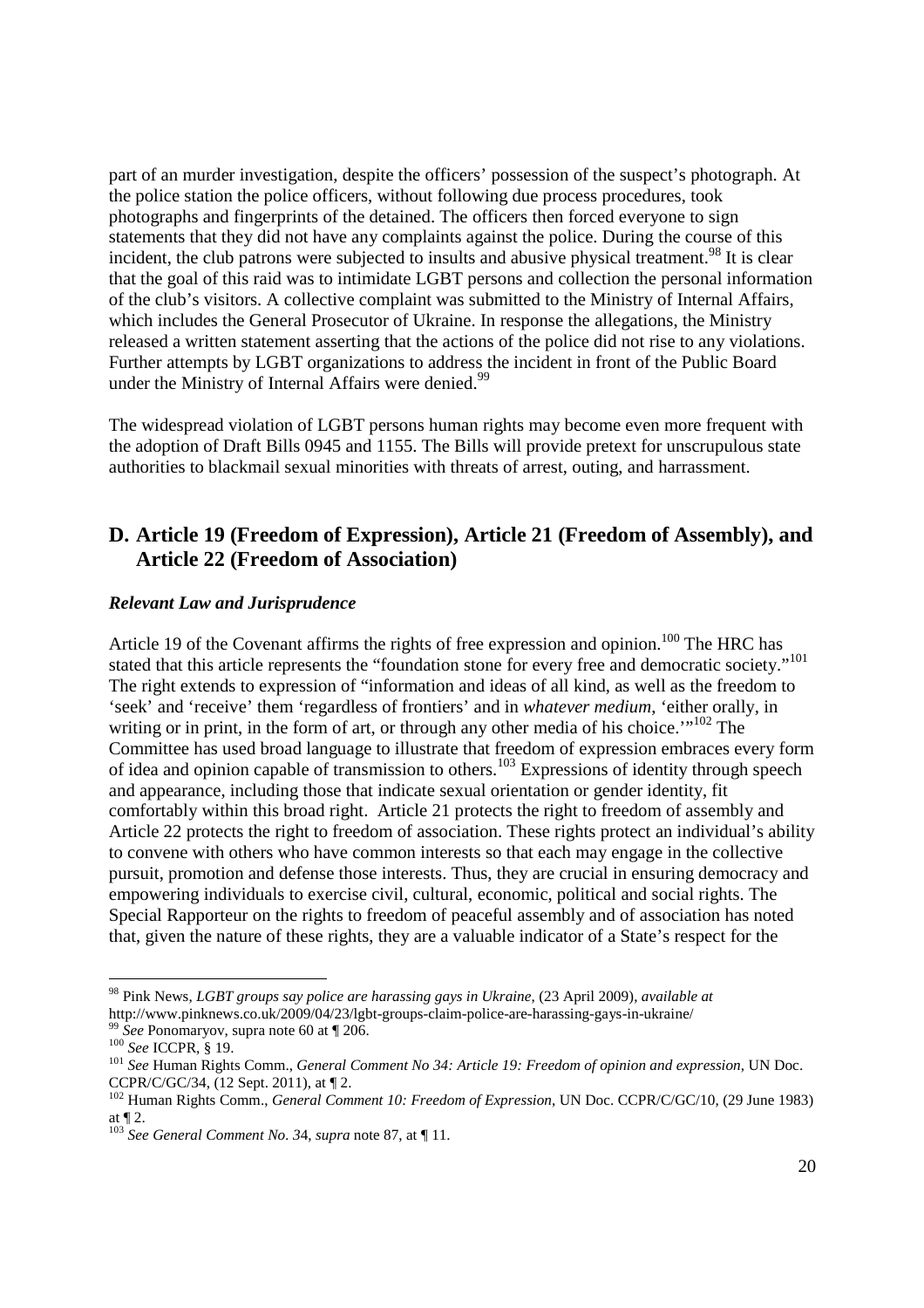enjoyment of many other human rights. Any restrictions based on security, public order or the protection of public health or morals, must be proportional and out of absolute necessity.<sup>104</sup> As such, states must not place unreasonable burdens on the exercise of these rights, such as long delays in the processing of association registration applications or unreasonable restrictions on the time, place and numbers of demonstrators.<sup>105</sup> Furthermore, the HRC has asserted that States must protect individuals from intimidation and harassment when they are exercising the rights to expression, assembly, and association in order for the rights to be realized.<sup>106</sup>

#### *Violations of Article 19*

There are numerous documented violations of the rights to expression, assembly, and association. As described above in Section A, Draft Bills No. 0945 and 1155 are alarming violations of these rights, codifying discrimination against sexual minorities and limiting their ability to exercise the freedoms available to other Ukrainians. The sweeping restrictions affect the right to expression, by severely limiting speech across a vast array of mediums protected by the ICCPR - demonstrations, parades, lectures and discussions, literature, classes, creative writings, cinematography and video material, newspapers, magazine, etc - and the rights to assembly and association, by making it illegal for anyone to advocate on behalf of LGBT individuals in a public forum. The law is so broad that the mere expression of a sympathetic opinion or portrayal of sexual minorities in public could result in a criminal penalty, a dangerous precedent to set in a democracy.

#### Restrictions in Media

-

In addition, government officials have already engaged in restrictions of freedom of expression, which contravene the ICCPR. For instance, the Public Prosecutor's Office of Kyiv brought legal action against the editorial staff of *Gay.Ua,* a legally registered newspaper publication that contains informational, entertainment, and erotic materials targeted towards gay men. The newspaper is distributed to subscribers and is not intended for or available to the broader public. It was delivered in an opaque envelope that concealed its contents. This suit, which contended that the publication violated the 'public morality,' was initiated despite the high visibility of erotic materials depicting heterosexual people, which are available public venues such as newsstands.<sup>107</sup>

On another occasion, in response to an airing of 'Brokeback Mountain'<sup>108</sup> on Studia 1+1 (the national television channel), the National Television and Radio Broadcasting Council Of Ukraine requested the National Expert Commission of Ukraine on Public Moral Protection to produce an

<sup>104</sup> http://www.ohchr.org/Documents/HRBodies/HRCouncil/RegularSession/Session20/A-HRC-20-27\_en.pdf <sup>105</sup> Kaavya Asoka & Andrea Rocca, *Right to Freedom of Assembly*, International Service for Human Rights at 209, (2009).

<sup>106</sup> *See* Human Rights Comm*., Concluding Observations on Nicaragua,* CCPR/C/NIC/CO/3 at §19 (12 Dec. 2008)*; see also* Human Rights Comm*., Concluding Observations on Tunisia,* CCPR/C/TUN/CO/5 at §20 (23 April 2008*).* <sup>107</sup> *See* Ponomaryov, *supra* note 56 at ¶ ¶ 68-72.

<sup>&</sup>lt;sup>108</sup> A movie that depicts the romantic and sexual relationship between two men.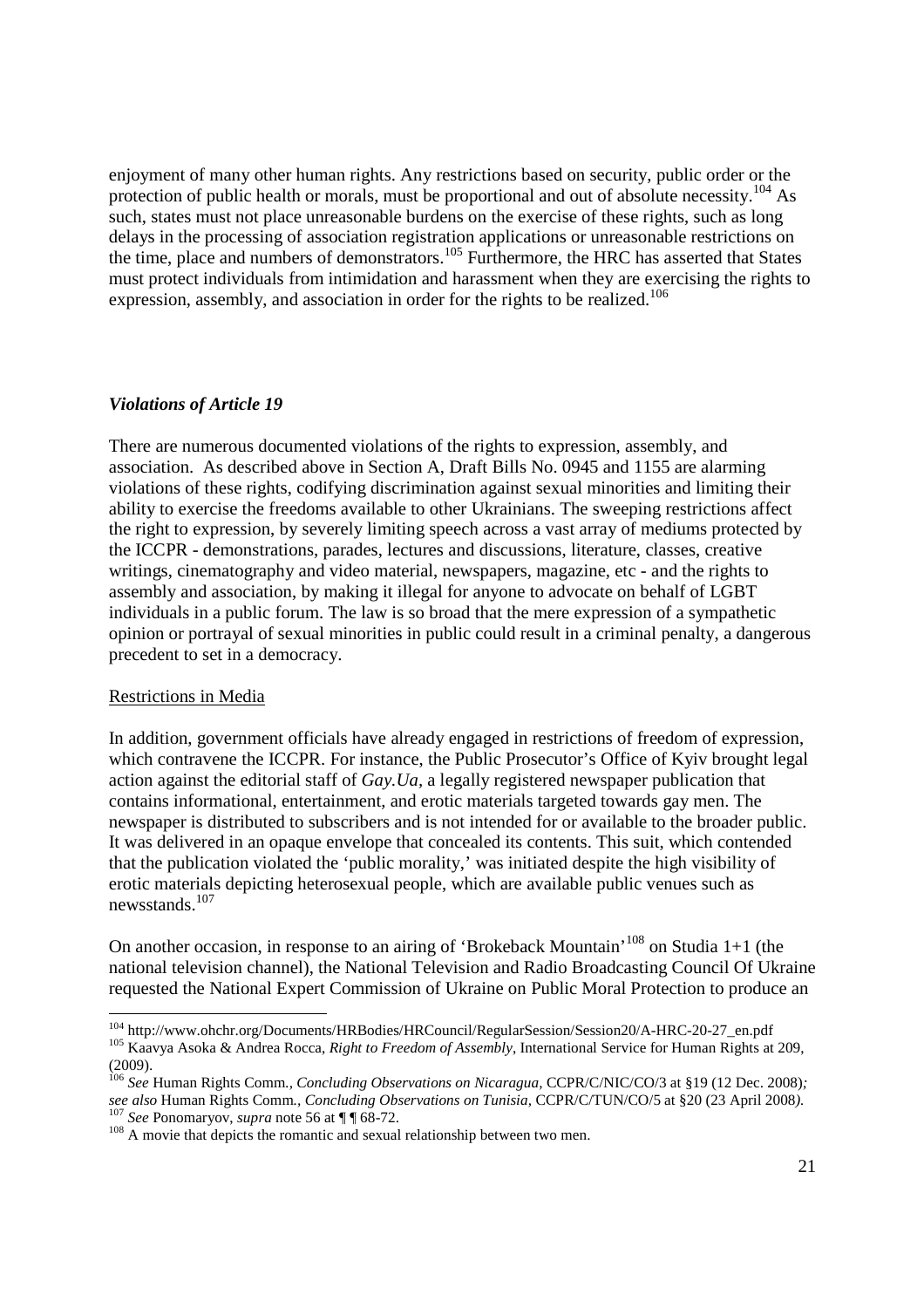expert opinion on the telecasting's legality. The Expert Commission stated that the broadcasting violated the law "On Protection of Public Morals," and thus the Broadcasting council prohibited airing of the movie except between  $11$ pm and  $6$ am.<sup>109</sup>

#### Violence Against Activists Advocating on behalf of Sexual Minorities

The rights of expression, assembly and association have been curtailed on numerous occasions by anti-gay protestors and neo-Nazi/nationalist groups that target LGBT groups with violence and intimidation. As outlined in Section B virtually all public gatherings of or on behalf of sexual minorities are met with physical aggression by detractors. Law enforcement officials have frequently failed to provide protection, often blaming the victims of violence for causing a  $disturbance.<sup>110</sup>$ 

A similar incident to those described above occurred in 2003, during the United Nation's sponsored event "Race for Life," an annual charity run/walk to aid HIV/AIDS research and awareness. LGBT community members participated in the event, intending to display an AIDS memorial quilt as they walked the three-kilometer route. During the event, neo-Nazi demonstrators destroyed the stand of a prominent LGBT group, and attacked its representatives as onlookers shouted homophobic slurs. Before the walk began, a group of thirty people in black shirts confronted a group of forty LGBT activists and tried to prevent them from participating. In the absence of police protection, the activists concealed all indications of their sexual orientation and gender identity and dispersed in order to prevent further violence. Again, on May 16<sup>th</sup> 2009, extremists attacked another peaceful campaign during the annual International Day Against Homophobia and Transphobia. Participants of the event were verbally harassed and attacked with eggs. The police only intervened when groups of people began to approach the campaigners with metal rods.<sup>111</sup>

#### Local Authorities

Local governments and courts have frequently restricted the rights to expression, assembly, and association for sexual minorities. The Ukrainian Constitution guarantees these rights, circumscribing them only if it is necessary in the interests of ensuring national security and public order, preventing disturbances or crimes, protecting the health of the population, or protecting the rights and freedoms of other persons.<sup>112</sup> There are no legislative acts or binding court interpretations that define or standardize the breadth of these limitations, or that describe the conditions under which they may be invoked. These subjective restrictions are abused by local officials, who systematically deny LGBT groups the ability to exercise their rights in response to political pressure from prominent anti-gay groups or because of deeply ingrained institutional biases.<sup>113</sup> Authorities consistently justify these prohibitions by claiming they are necessary to protect public order, emphasizing that LGBT groups provoke violent behavior by

<sup>109</sup> Nash Mir, *Human Rights Violations Based on Sexual Orientation* at ¶ 1 (2008).

<sup>110</sup> *See* Ponomaryov, *supra* note 56 at ¶ 50.

<sup>111</sup> *See* Ponomaryov, *supra* note 56 at ¶ 56

<sup>&</sup>lt;sup>112</sup> *Id* at ¶ ¶ 47-48.

 $^{113}$  *Id* at  $\frac{11}{49}$ .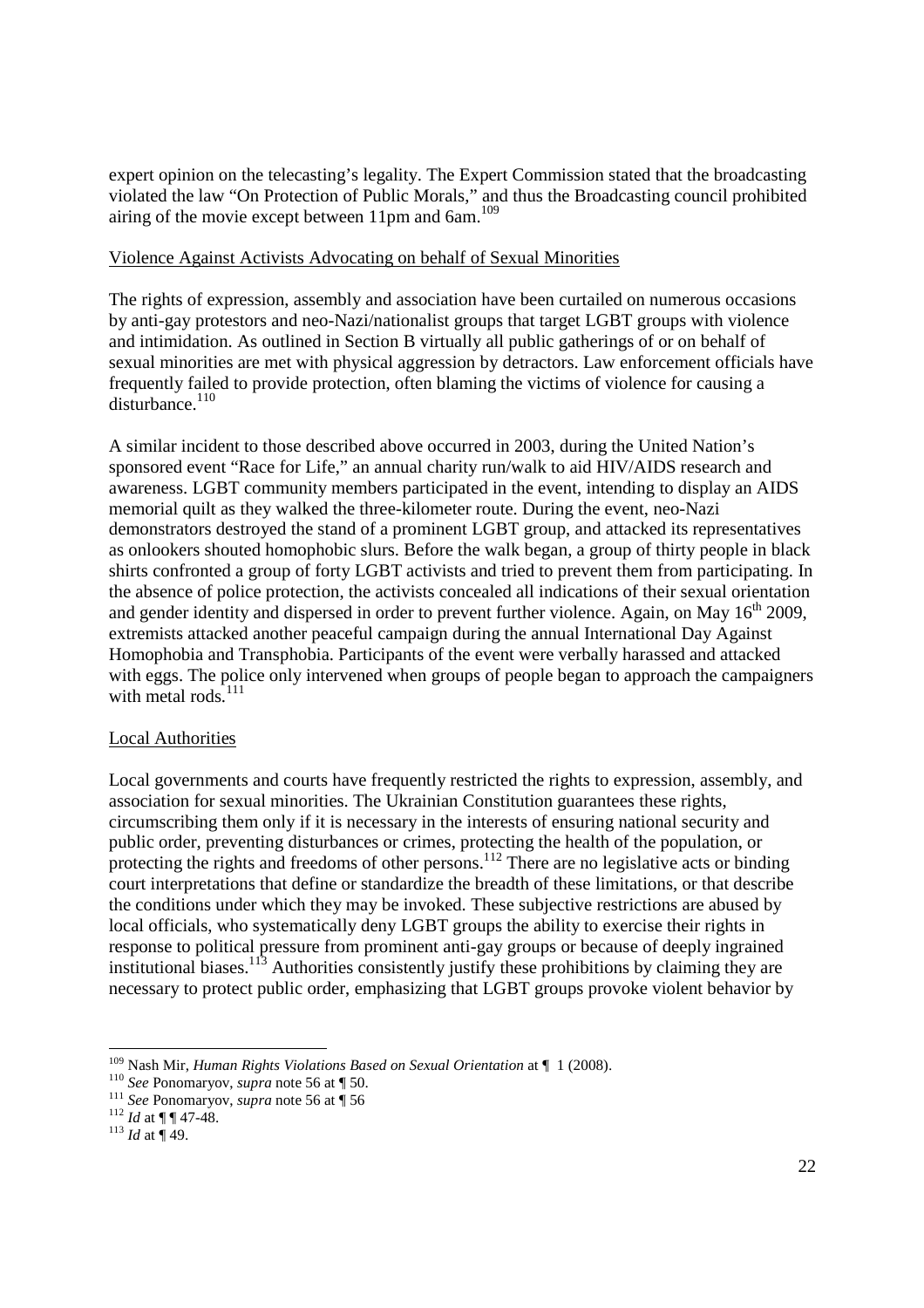merely being visible rather than addressing and condemning the actual violent and illegal behavior being committed by anti-gay militant groups.

For instance, preceding the aforementioned "Race for Life," the city of Kiev prohibited LGBT activists from walking with a rainbow flag during the walk following pressure from religious groups. According to the city, "usage of a big rainbow flag and informational materials with gay symbols can create unpredictable situations and thus violate the rights of other citizens. This is why we ask you to refrain from your declared actions." In a similar situation, in May of 2008, the Mykolayiv Association for Gays, Lesbians and Bisexuals (LiGA) tried to organization an informational event intended to combat prejudice and homophobia. In a letter informing them that these activities were prohibited, the Mykolayiv City Council stated "there was an appeal from leaders of several religious denominations….that represent almost 10,000 parishioners demanding that the local authorities prohibit this public event, organized by the representatives of sexual minorities…Such public events represent a threat to civil order, may result in disturbance of public peace, and of incitement to mass riots and conflicts."<sup>114</sup> The same justification was used to prohibit the event a year later, with officials claiming that they need to "prevent conflicts [that may arise] because of moral and religious sentiments of the townspeople." LiGA held a close photo exhibition instead. The group was later informed that the organization had broken the law and issued a warning that it would be dissolved if such violations reoccurred.<sup>115</sup>

Local authorities have also stymied the ability of sexual minorities to create organizations that represent their interests and advocate on their behalf. Various organizations have reported that the process of registering their groups with local Departments of Justice is unnecessarily arduous and long, hindered by unwarranted delays, arbitrary conditions, and outright refusals to register.<sup>116</sup> For instance, administrative officials conditioned the registration of one LGBT group on the deletion of the phrase 'sexual orientation' in their mission statement, forcing them to replace it with "gender orientation."<sup>117</sup> Another organization reports that they were instructed to change their name and modify their statutes so that they did not refer to LGBT people, which was their target audience. After these changes, they were forced to reattempt the registration process as a new entity.<sup>118</sup>

Efforts to seek redress blatant discrimination towards LGBT groups are unsuccessful in the courts. When LiGA appealed the prohibition of its events by the city council, the Central District Court dismissed the case arguing that because the complaint was filed by the event's organizer and not LiGA's executive director, who was the only person to 'ha[ve] the necessary administrative and procedural capacity" in the organization. Two subsequent filings, which corrected this supposed procedural error, were disregarded and the case was subsequently closed. LiGA tried to appeal the issue to the State Judicial Administration of Ukraine, the High Counsel of Justice, the Minister of Justice, and the Chairman of the Supreme Court of Ukraine, all to no avail. On  $28<sup>th</sup>$  of 2009, more than a year after the initial complaint, the Central District Court

 $\int_1^{117} \frac{\mu}{l} \, dt$  at  $\int_0^{\pi} 61$ .

<sup>-</sup> $^{114}$  *Id at* ¶ 55.

<sup>115</sup> *Id*.

<sup>116</sup> *Id.* at ¶¶ 62-63.

<sup>&</sup>lt;sup>118</sup> *Id.* at  $\int$  62.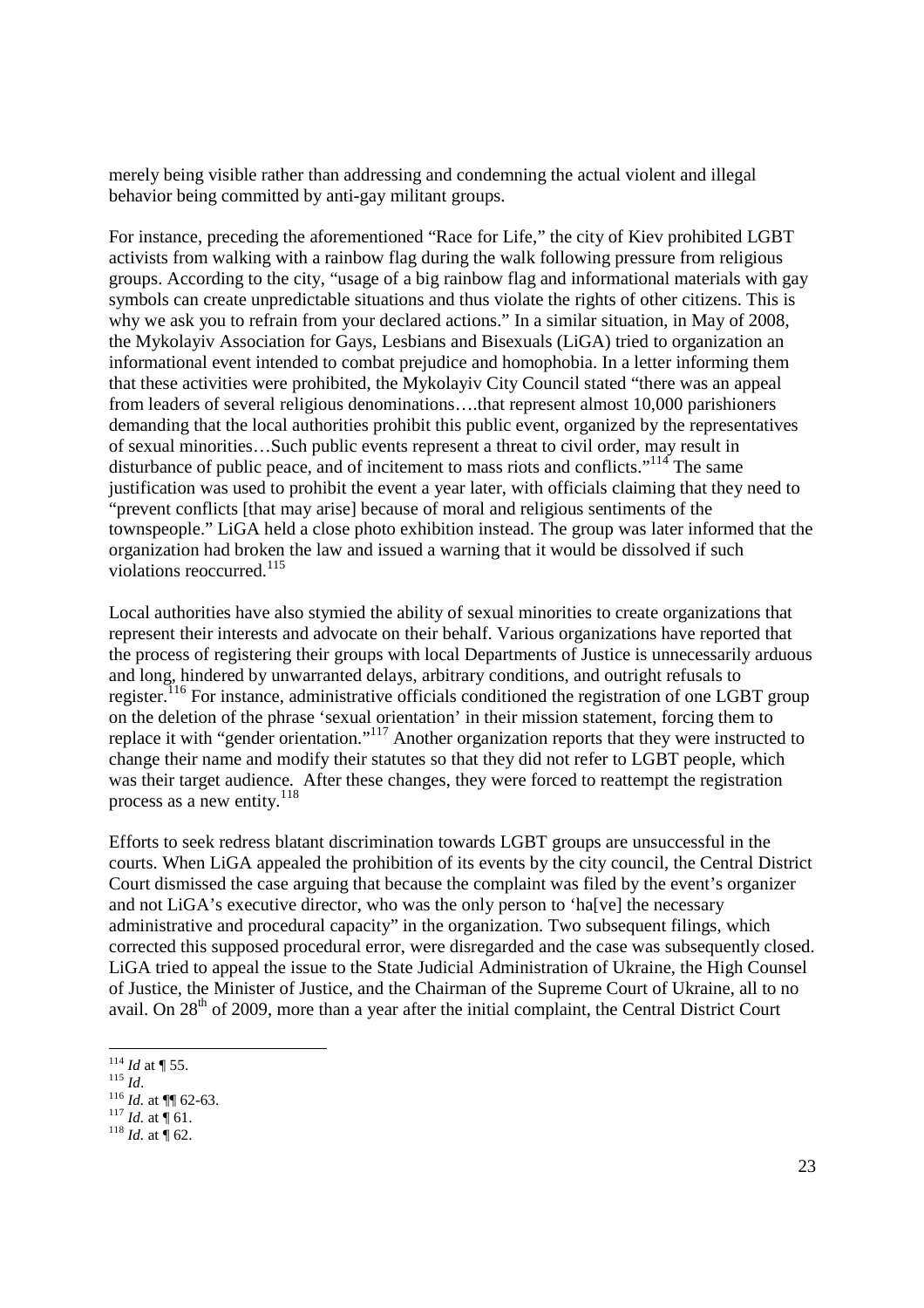refused to accept another appeal, asserting that "as regards the rightness of the mentioned actions, the court determines, organized peaceful actions of citizens are only actions, right to the conduct of which is not guaranteed either by the Constitution of Ukraine nor other norms of current legislation. So, the Applicant does not have a right to conduct the action, so the prohibition of mentioned action objectively does not violate the rights of the applicant."

LGBT people have been systematically denied the ability to express and advocate for themselves, in clear violation of the ICCPR. Progress is not completely elusive; the LGBT community recently held the first Gay Pride Parade in Ukraine, which was successfully protected by police from the violent crowds that counter-protested. However, the combination of targeted violence, law enforcement ambivalence, and prejudice exhibited by government officials has resulted in recurring violations of the rights to expression, assembly, and association for individuals and groups advocating on behalf of sexual minorities.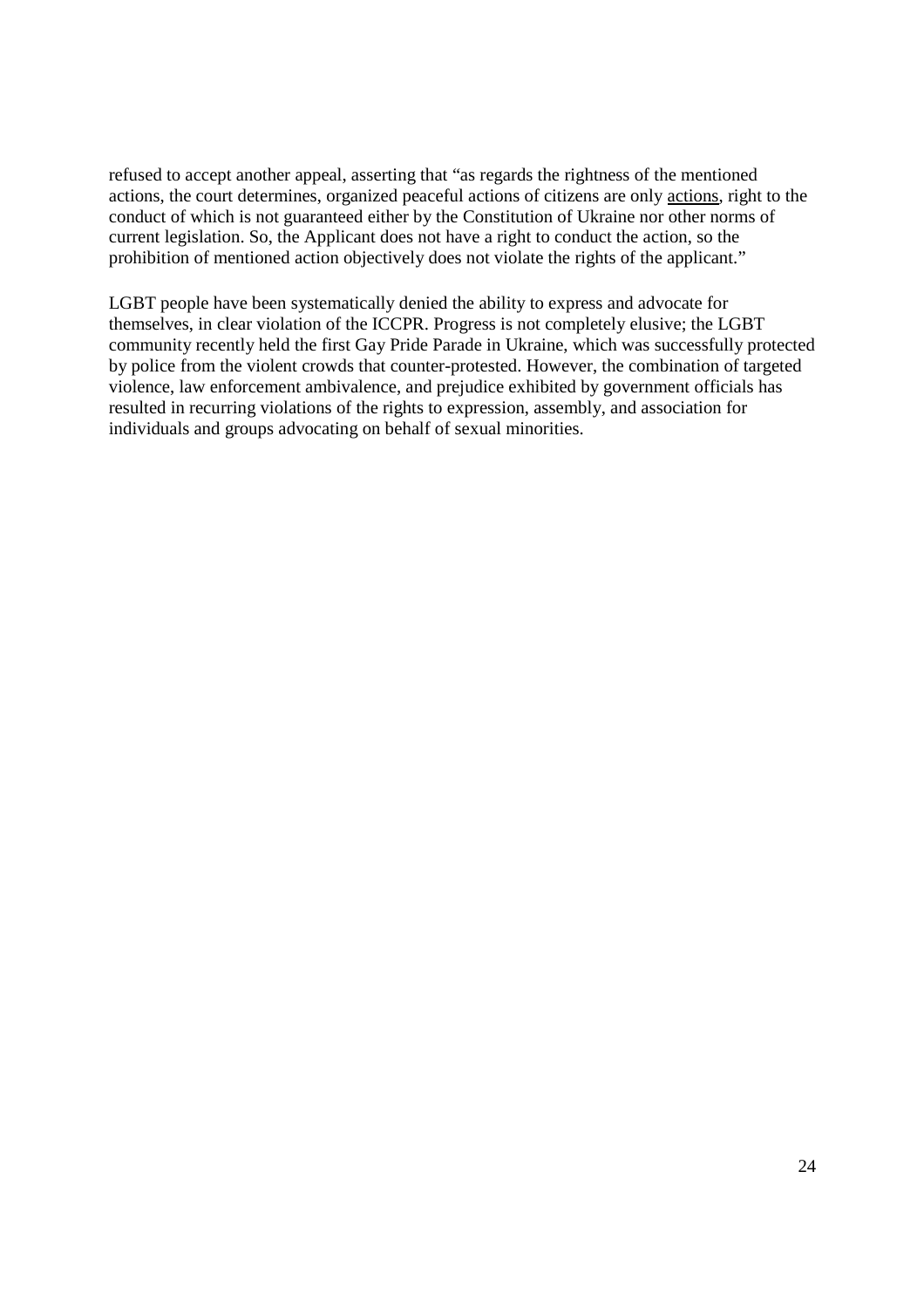### **III. Final Recommendations**

As a State Party to the ICCPR, Ukraine is bound to uphold the rights contained within the Covenant for all of its citizens, regardless of sexual orientation or gender identity. Yet, as illustrated in this report, Ukraine is currently failing to comply with its obligations under the ICCPR with respect to sexual minorities. In order to comply with the Covenant, Ukraine must adopt legislative, administrative and judicial measures to ensure protection and promotion of human rights. To that end, the Human Rights Committee should recommend to be Ukraine that it should:

- 1. Withdraw and reject Draft Bills 0945 and 1155, the so-called "homosexual propaganda" bills.
- 2. Ensure adequate protection of peaceful demonstrations by activists advocating on behalf of sexual minorities.
- 3. Take immediate action to end all violence committed against individuals on the basis of their actual or perceived sexual orientation or gender identity. In particular, Ukraine should introduce a comprehensive system of laws that criminalize hate crimes and provide protections and remedies for vulnerable populations, including LGBT individuals.
- 4. Take action to end impunity for individuals that violate the human rights of LGBT individuals. Ukraine should institute comprehensive measures to fully investigate violent threats and acts committed because of the sexual orientation or gender identity and, where appropriate, such crimes should be prosecuted and punished.
- 5. Adopt comprehensive legislation that prohibits discrimination on the basis of sexual orientation and gender identity in all realms including employment, housing, education, and access to health services.
- 6. Provide equality and human rights training, particularly in regards to vulnerable populations including LGBT persons, for governmental officials and law enforcement officers.
- 7. Embark on public awareness campaigns to educate the public on the necessity of protecting the human rights off all citizens, including sexual minorities.
- 8. Publicly condemn hate speech, calls for discrimination, hostility, and violence against LGBT individuals and other discriminated groups.
- 9. Amend Order No. 60 of 2011 to respect the rights of transgender individuals and allow gender reassignment without forced sterilization or any other unnecessary or unwanted surgical procedure.